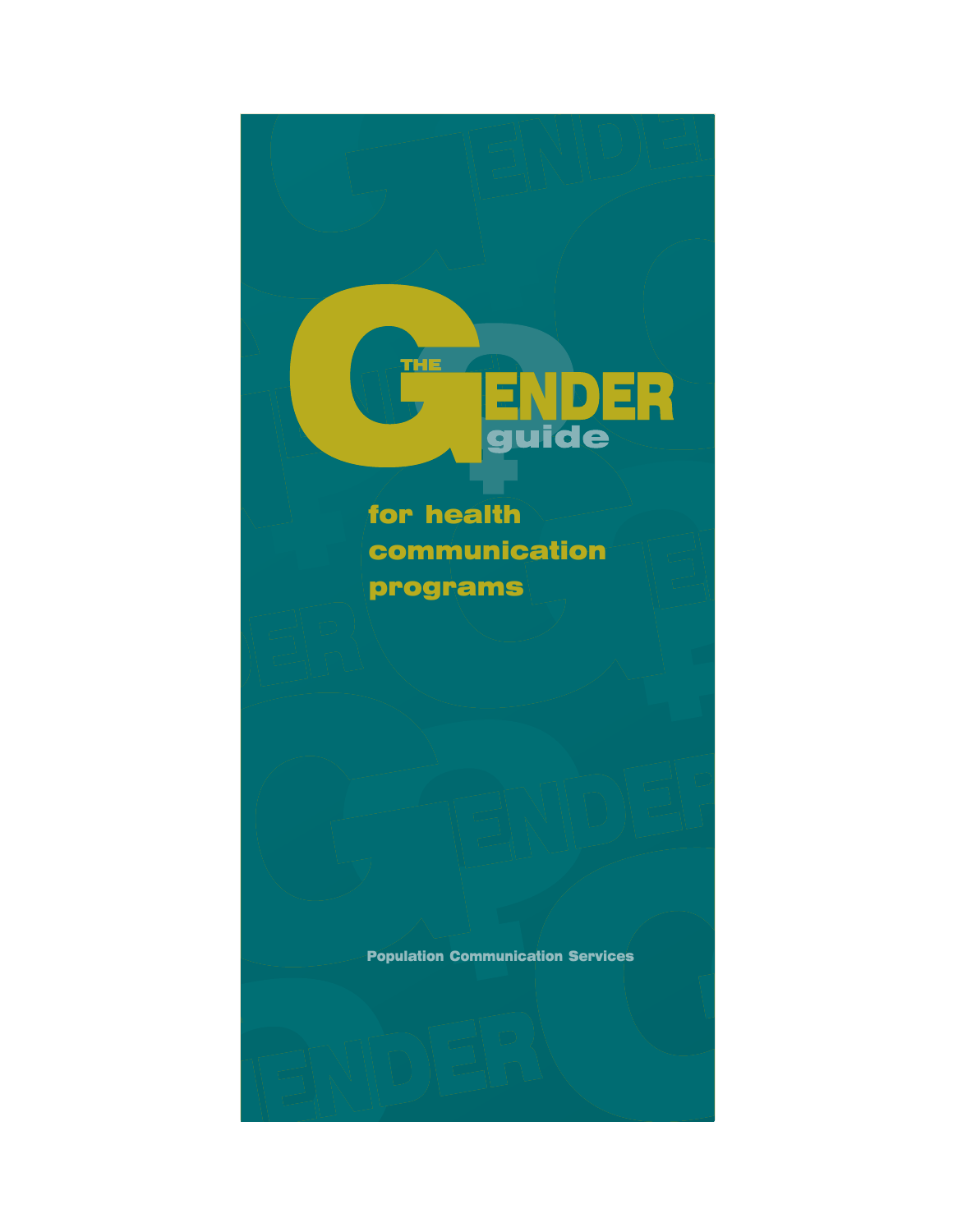## Center for Communication Programs

As part of the Johns Hopkins Bloomberg School of Public Health, the Center for Communication Programs (CCP) their health behavior. Through a Cooperative Agreement funded by the U.S. Agency for International Development (USAID), the Population Communication Services (PCS) project works with its partner agencies—The Centre for Development and Population Activities (CEDPA), The Academy for Educational Development (AED), Prospect communication needs assessments, strategic program design, training, technical assistance, materials production, community mobilization, mass-media programs, interpersonal communication and counseling, and other communication needs.

**Jane T. Bertrand, Director** 

Jose G. Rimon II, Senior Deputy Director



do not necessarily reflect the views of USAID.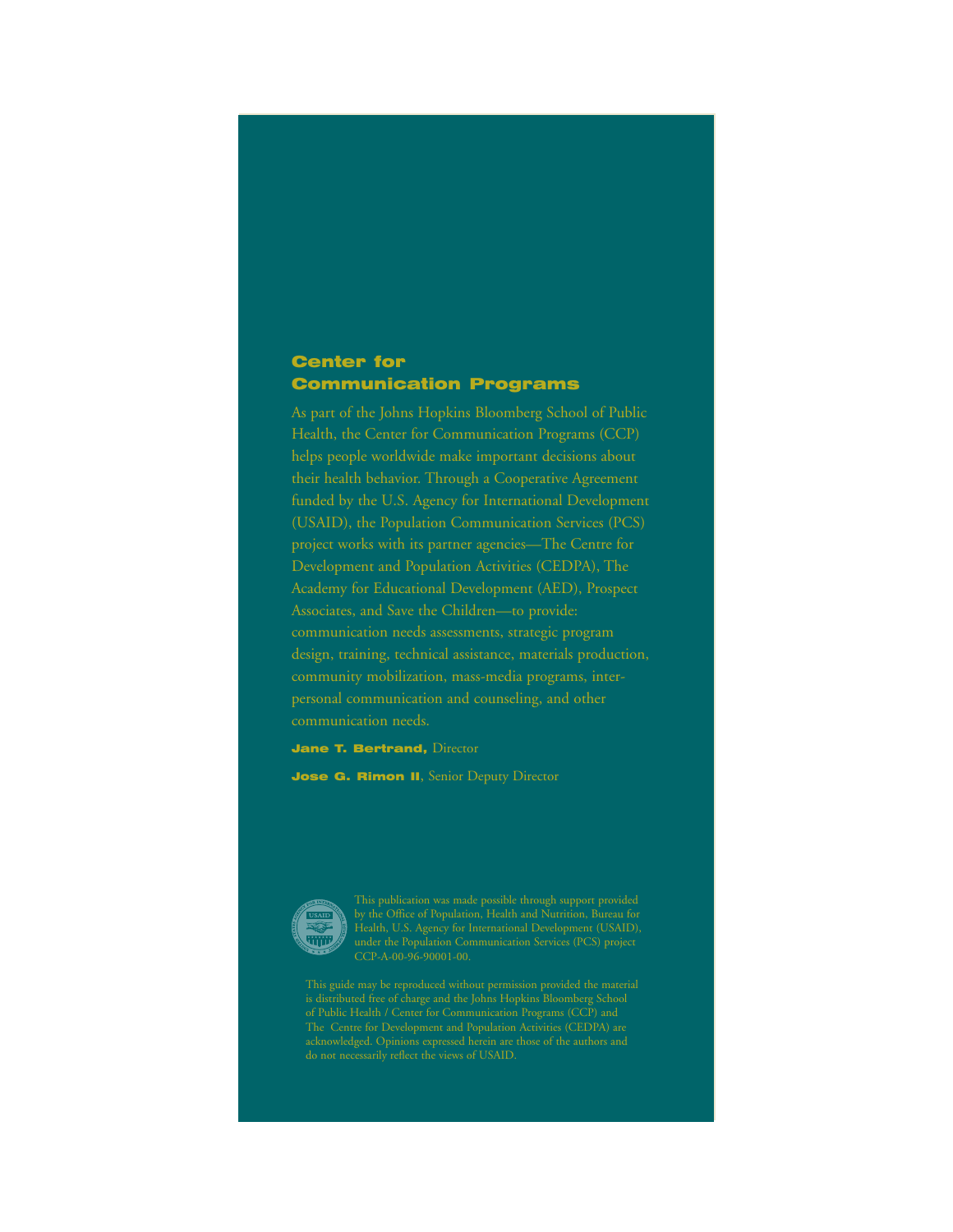

## **CONTENTS**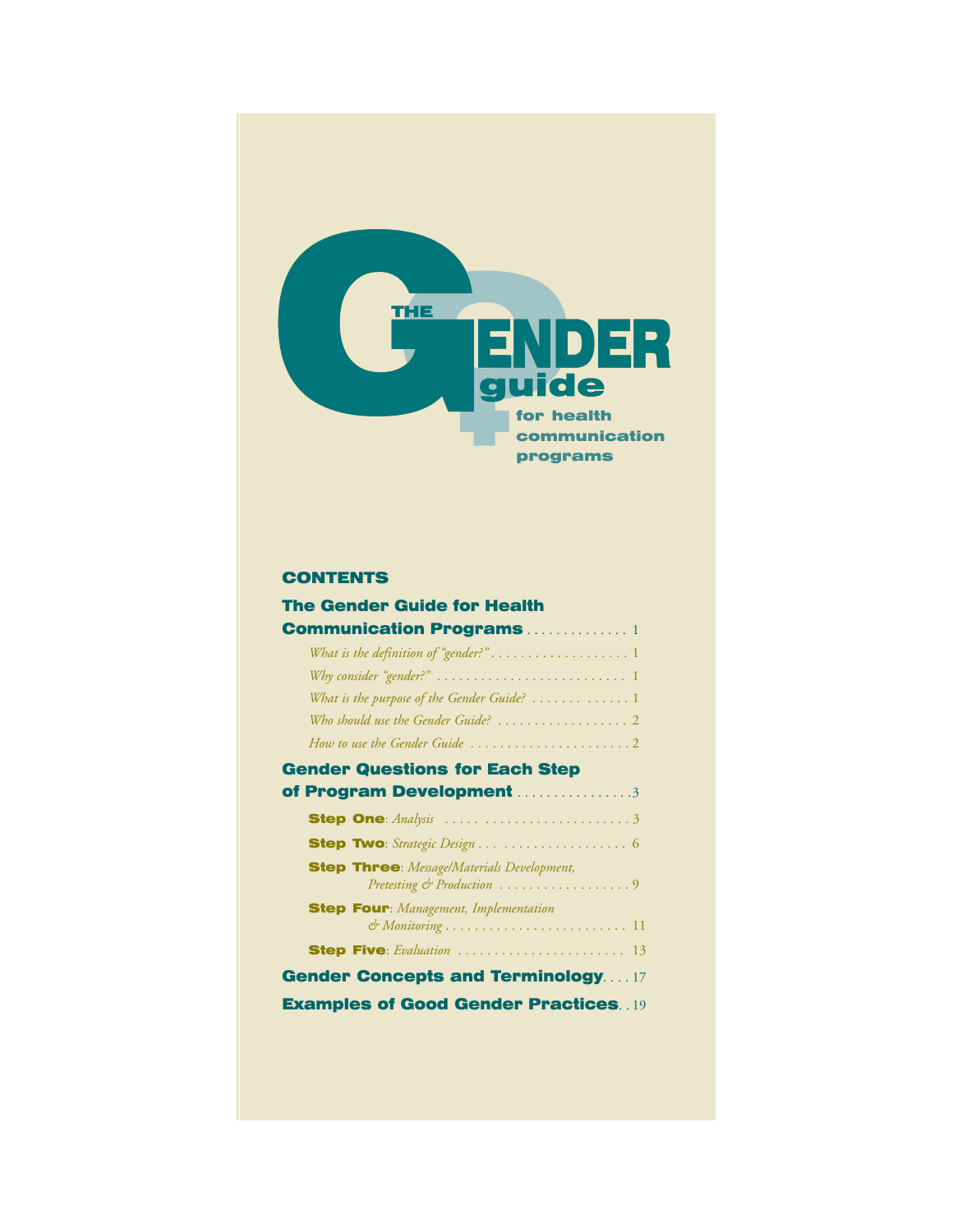

## Acknowledgments

This guide is the culmination of efforts by many individuals and organizations who are committed to gender equity. In particular, the authors wish to acknowledge the following: CCP staff Alice Payne Merritt, Gary Saffitz, and Patricia Poppe who recognized the need for this guide and contributed to it in many important ways; senior staff members of the USAID/ Interagency Gender Working Group who offered insightful recommendations over the course of its development; health communicators in Nepal and Ghana as well as in the Asia, Africa, Latin America, and Near East Divisions in Baltimore were eager and perceptive participants in field tests of the guide. Everyone's suggestions and support as well as their commitment to gender equity, were invaluable to the development of the gender guide.

Faria Zaman Senior Advisor, PCS, CEDPA

Carol Underwood, PhD Senior Research Associate, CCP

March 2003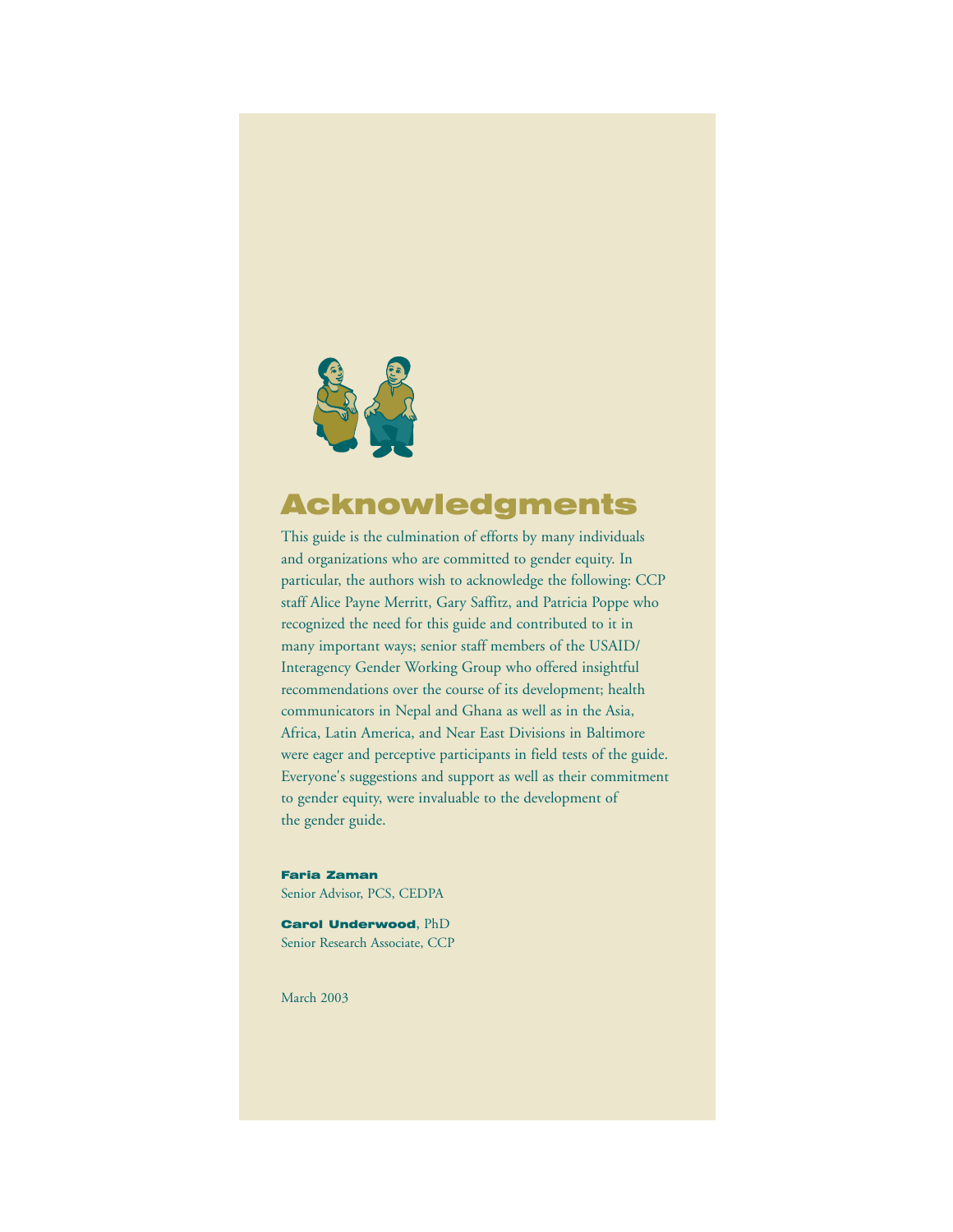

## The Gender Guide

for health communication programs

#### What is the definition of "gender?"

"Gender" refers to the socially constructed roles and responsibilities assigned to women and men in a given culture. Thus, gender is distinct from sex, which is biologically determined*.*

## Why consider "gender" when developing health communication programs?

Gender concerns are gaining increasing importance. Gender perspectives arise from communities' knowledge, beliefs, and attitudes. Communication messages and interventions can reinforce existing beliefs and social norms or ultimately establish new beliefs, attitudes, and social norms. Health communication can markedly affect the understanding and acceptance of new health behaviors and revised gender perspectives. People worldwide often respond to messages to improve their health. Including gender concerns in health communication programs can make health messages more effective and stimulate awareness of the need for equity in gender roles. Gender awareness also can help communities find culturally appropriate ways to change existing beliefs, attitudes, and social norms that restrict gender equity and equality.

## What is the purpose of the Gender Guide for health communication programs?

The purpose of the Gender Guide is to encourage the incorporation of gender-based roles and responsibilities in the design,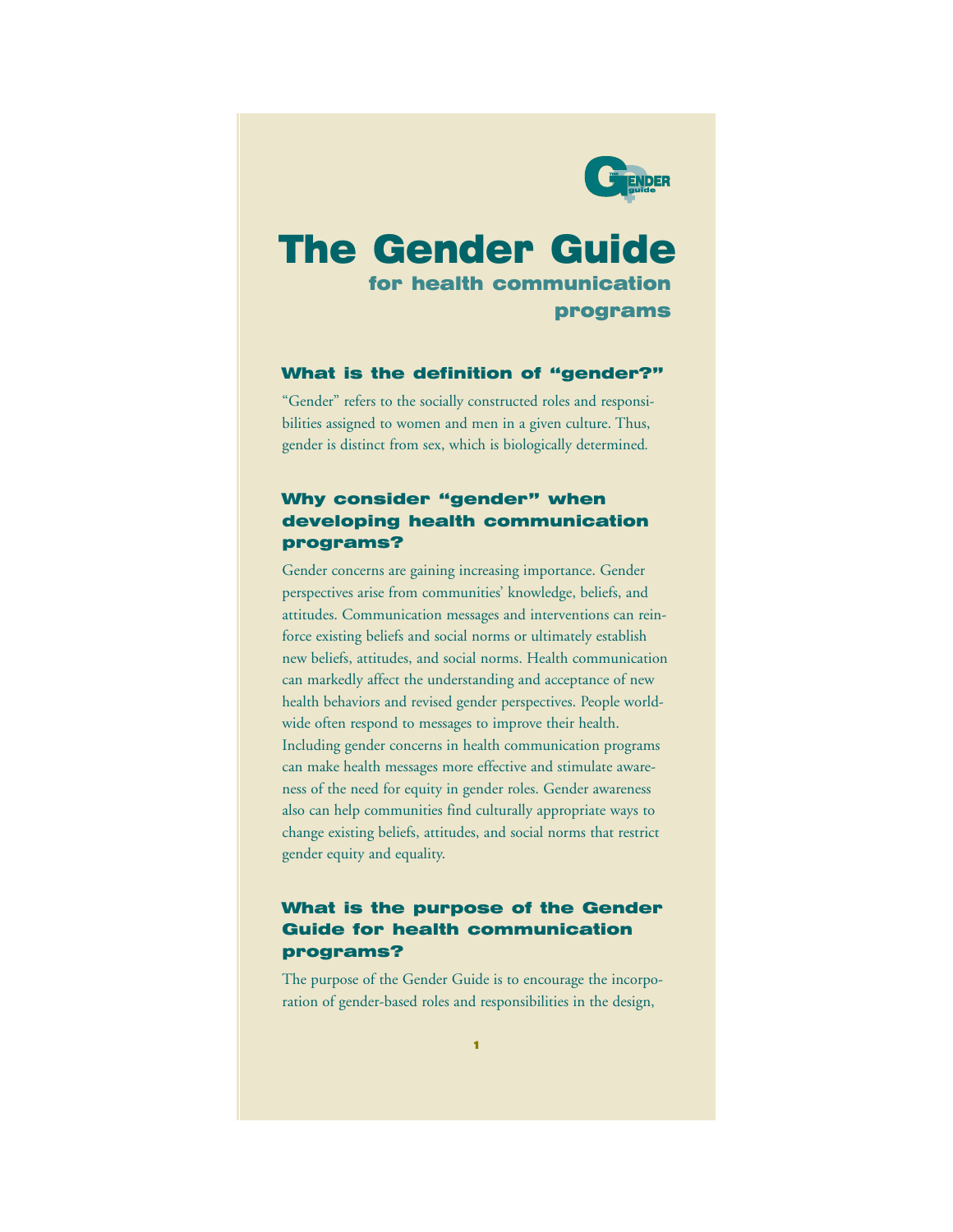implementation, and evaluation of health communication programs. *The guide does not directly address broad-based issues of gender equity*. It does, however, provide questions to help program managers determine how gender roles, for both women and men, may impede access to health information, restrict use of health services, or limit beneficial health outcomes. By identifying this information, health communication programs can encourage individuals and communities to pay attention to resolving gender inequities. Program planners should be aware that health behaviors, practices, or actions promoted by health communication programs may precipitate direct or indirect changes in gender roles. If program planners anticipate changes in gender attitudes or roles, they should define those changes clearly and include them in outcome indicators to measure changes.

#### Who should use the Gender Guide?

Professionals engaged in the development of health communication programs—program managers, designers, planners, implementers, and evaluators—should use the Gender Guide.

#### How to use the Gender Guide

The Gender Guide is easy to use. It follows the five steps for developing a health communication program: 1) Analysis; 2) Strategic Design; 3) Message /Materials Development, Pretesting & Production; 4) Management, Implementation, & Monitoring; and 5) Evaluation. The guide provides questions to identify and address gender issues to ensure that gender awareness is part of a program's design, implementation, and evaluation. The questions will promote a dialogue in communities that will lead to increased understanding of gender issues. The guide is flexible; questions for each step can be used independently of other steps at any stage of the program.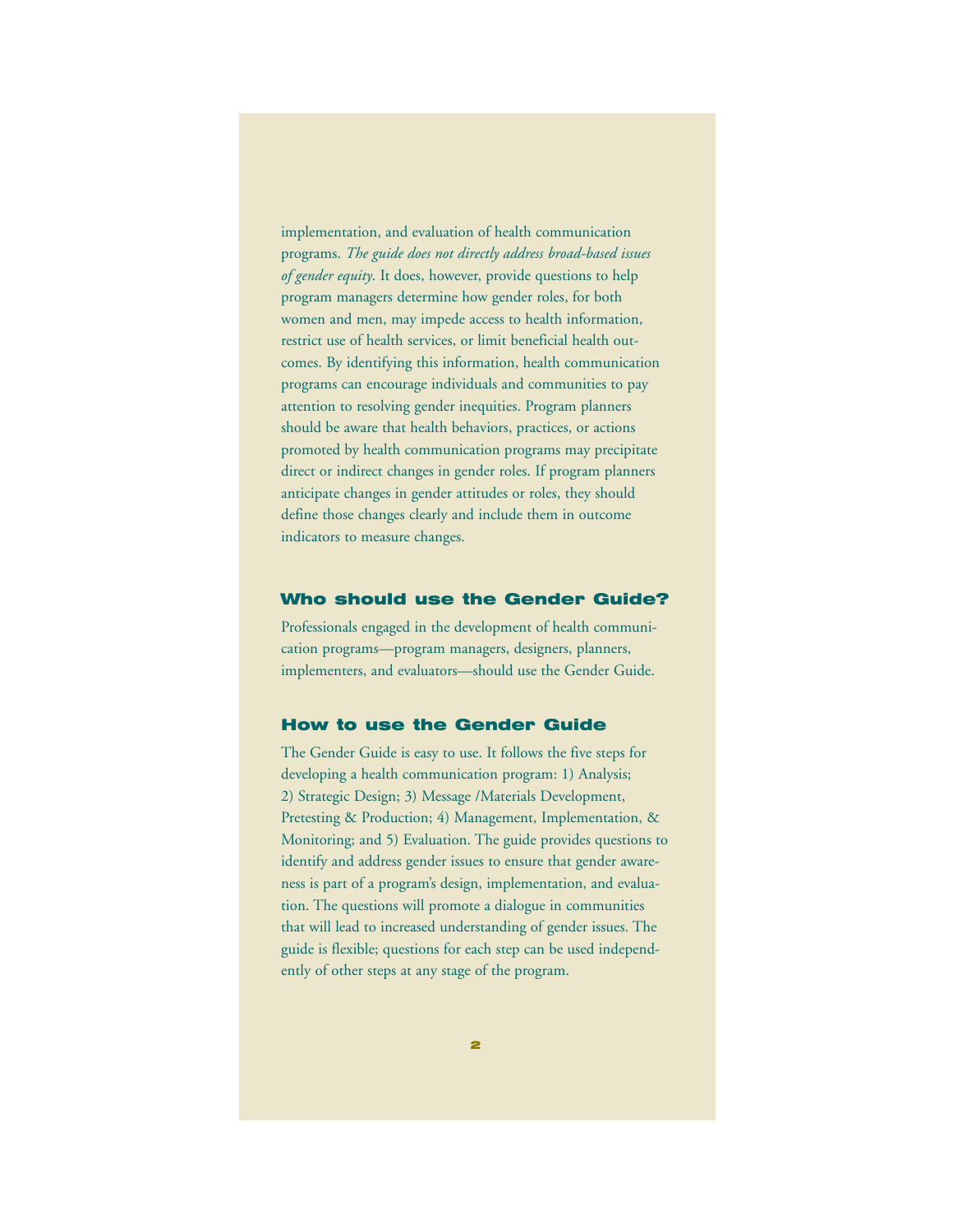

## Gender Questions

for each step of program development

## **Step One Analysis**

The first step in developing an effective communication program is analysis. Changing health knowledge, behavior, and attitudes starts with accurate information and in-depth understanding of needs, social norms, roles, responsibilities, and constraints of people and their view of the issue being addressed by the program. To encourage gender sensitivity through health communication programs, it is necessary to analyze the community from a gender perspective.

Analysis with a gender perspective examines the ways in which gender influences health needs and concerns, the reception of health messages, and access to and control over health communication interventions. To obtain a reliable gender perspective, it is essential for program researchers to speak separately and directly to women and men, obtaining qualitative and quantitative information. Focus group discussions, structured and unstructured interviews, mapping exercises, and roleplaying are some ways to inform gender-sensitive analysis. Gender-based analysis needs to be conducted at every step of the program cycle: analysis, strategic design, development, pretesting, production, management, implementation, monitoring, and evaluation.

Incorporate the following information learned from analysis with a gender perspective into health communication programs:

- **Different needs, roles, and interests** of women and men
- **Relations between women and men** pertaining to access to and control of resources and services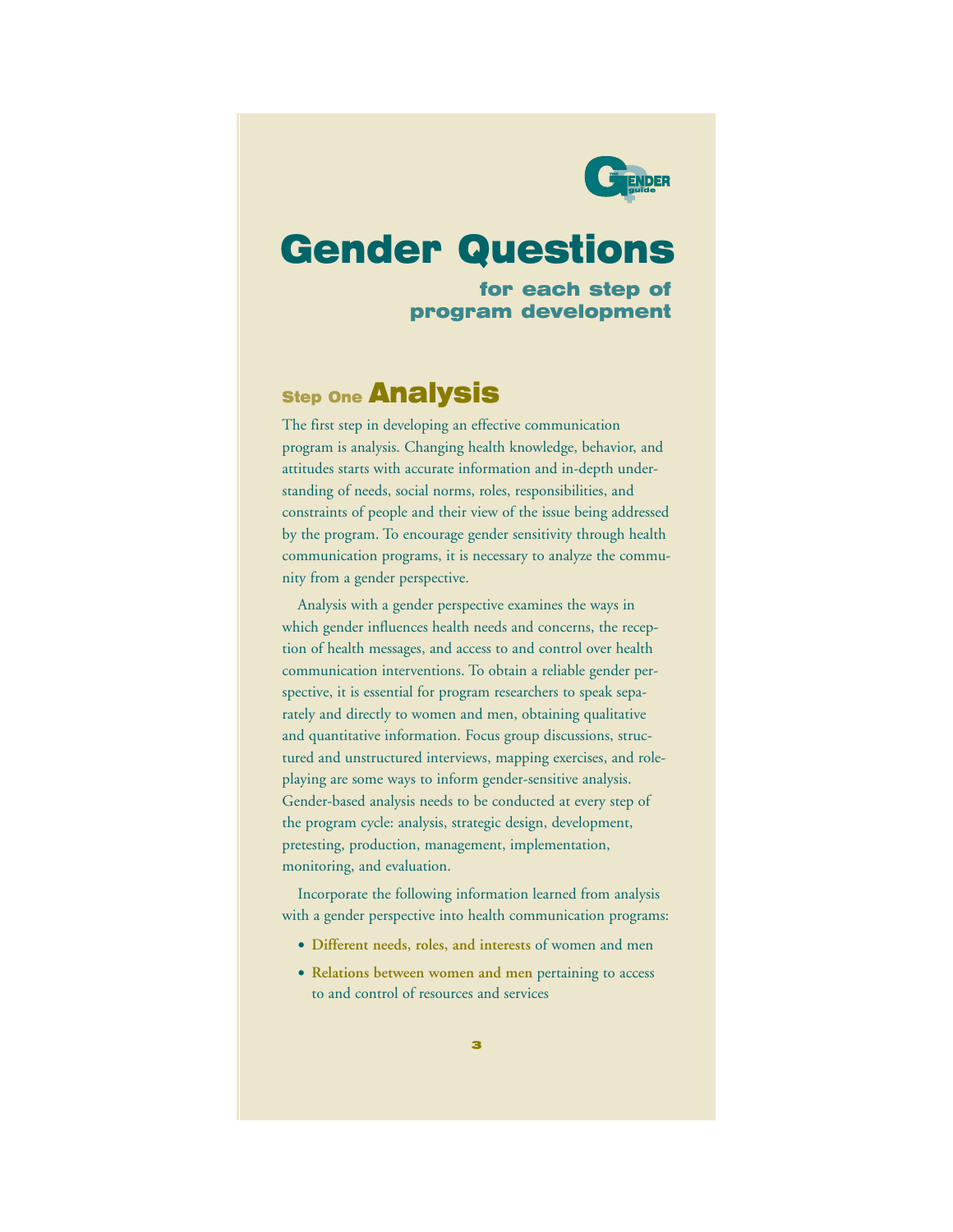- **Benefits for women and men** from health communication programs
- **Spousal communication** to support changing norms
- **Power dynamics** between men and women
- **Decision-making** processes
- **Social and cultural** constraints and opportunities

We need to step into our audience's shoes.

• **Positive and negative** program impacts

#### MAIN ACTIVITIES of Step One: Analysis

- $\boldsymbol{\mathcal{P}}$  Understand the problem.
- $\mathcal{D}$  Know and profile the audience.
- $\mathcal{D}$  Assess communication capacity.

## QUESTIONS FOR ANALYSIS

### Understand the problem.

Understand how the community perceives the issue by identifying existing health concerns of both women and men and any barriers to addressing these concerns.

- *• What are the main health concerns of women/men?*
- *• What are women's and men's responsibilities related to the health issue?*
- *• What barriers (e.g., self confidence, mobility, financial resources, role in making decisions) do women/men encounter in performing their responsibilities related to the health issue?*
- *• What support systems or services currently exist to help with the health-related problem? Are these systems and services available to meet the needs of women/men?*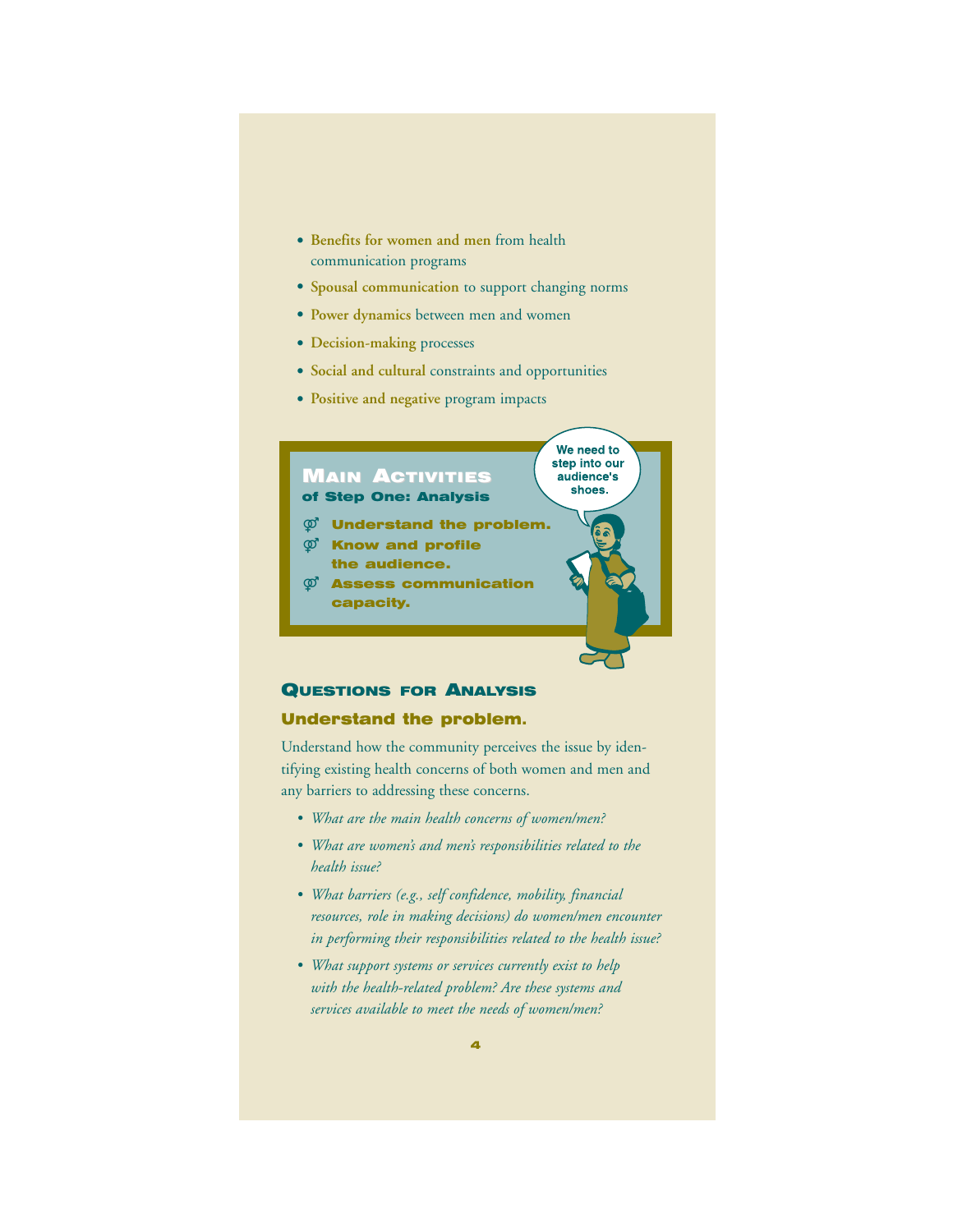

#### Know and profile the audience.

Program planners should determine which audience segment(s) the program will address. They should develop separate profiles for women and men including the social, cultural, psychological, economic, demographic, and geographic factors that influence their behaviors. Profiles should include differences in women's and men's knowledge, attitudes, and practices related to the health issue. Other differences to examine include:

- *Where do women/men usually meet or gather?*
- *Where could women/men go to learn more about ways to address their health concerns?*
- *• What organizations can women/men turn to for their health concerns?*
- *How do health concerns vary by age, socioeconomic status, residence, and gender?*
- *• What social networks exist in the community for women/ men? Can these networks help with health concerns?*
- *Who are the religious and community leaders? How can they address health concerns for women/men?*

#### Assess communication capacity.

Determine local communication capacity as it relates to the chosen audience(s). Identify access to media for women and men and their media habits.

- *• Which communication channels (radio, TV, print, talks, community meetings) do women/men access for health information? Does this differ by age, education, income, or residence?*
- *• What media would best reach women/men? And why?*
- *How might communities use small media, such as audio or video cassettes, to reach women/men?*
- *• Who controls access to communication sources (i.e., who selects the stations or programs to listen to or watch)?*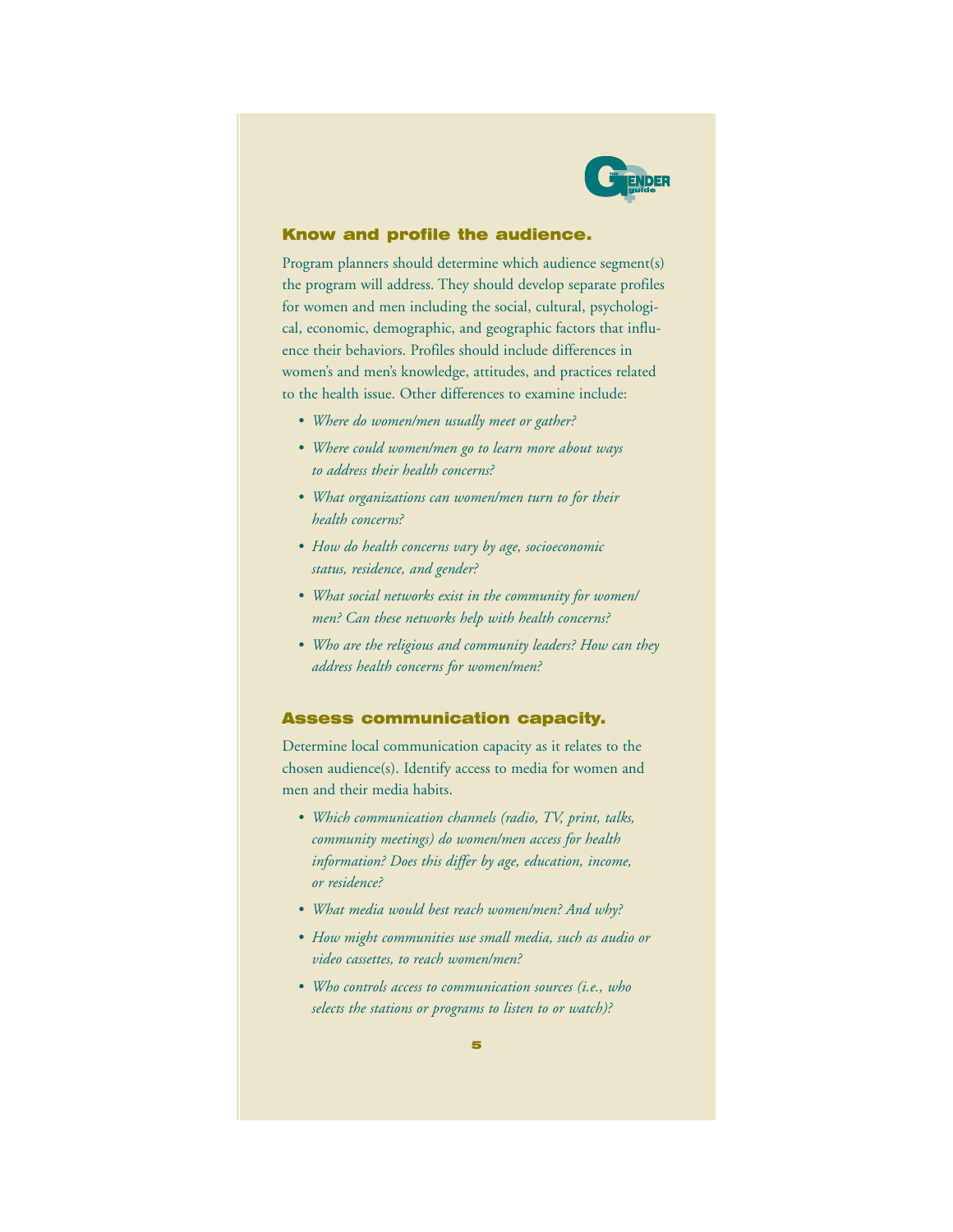## **Step Two Strategic Design**

Use the findings from Step One to incorporate gender issues in the strategic design step of the program. Communication designs may differ for programs intended to reach either women or men depending on their respective needs. For example, it may be necessary to use different communication channels and design separate messages for women and men.

> **How will** this help me?

And me?

#### MAIN ACTIVITIES

- of Step Two: Strategic Design
- $\Phi$  Develop SMART objectives.
- $\overline{\varphi}$  Position the program to present a clear benefit.
- $\overline{\varphi}^{\phi}$  Follow a proven and appropriate behavior change model.
- $\varphi$  Select appropriate media and community activities.
- $\overline{\varphi}$  Prepare a strategic design brief.
- $\overline{\varphi}^{\!\circ}$  Plan for evaluation.

## QUESTIONS FOR STRATEGIC DESIGN

### Develop SMART objectives.

Design communication objectives that are:

- **Specific** Measurable **Appropriate Realistic**
- Time-bound.
- *Will SMART objectives differ for women/men?*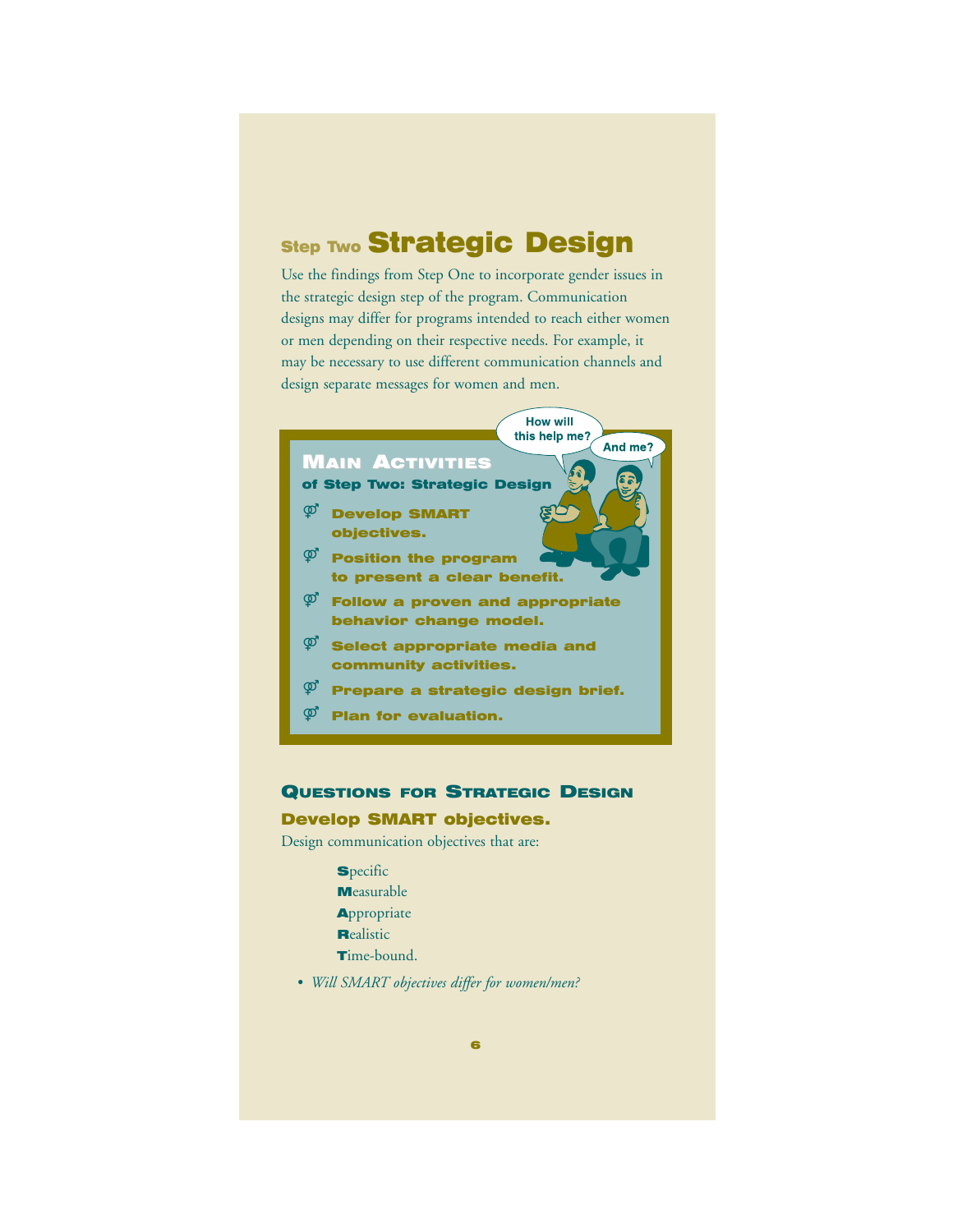

### Position the program to present a clear benefit.

Design communication objectives to show intended audiences a clear benefit from the services, supplies, or practices being promoted.

- *• What benefits do the promoted services, supplies, or practices have for women/men?*
- *Will equal access to services, supplies, practices, and media be available to both women and men?*

## Follow a proven and appropriate behavior change model.

State assumptions about the behavior of women and men underlying the strategy and positioning of the program.

- *Is the program theory-based?*
- *Does the theory or conceptual framework address gender concerns?*

## Select appropriate media and community activities.

Select media appropriate for and accessible to women/men.

- *• What media are appropriate for women? What media are appropriate for men?*
- *• What community-based activities do women/men prefer?*
- *Can the program use the same media and community activities for women/men?*

Ensure that services, supplies, and practices of chosen media do not reinforce gender stereotypes.

#### Prepare a strategic design brief.

A brief describing the strategic design of the program should answer the following questions: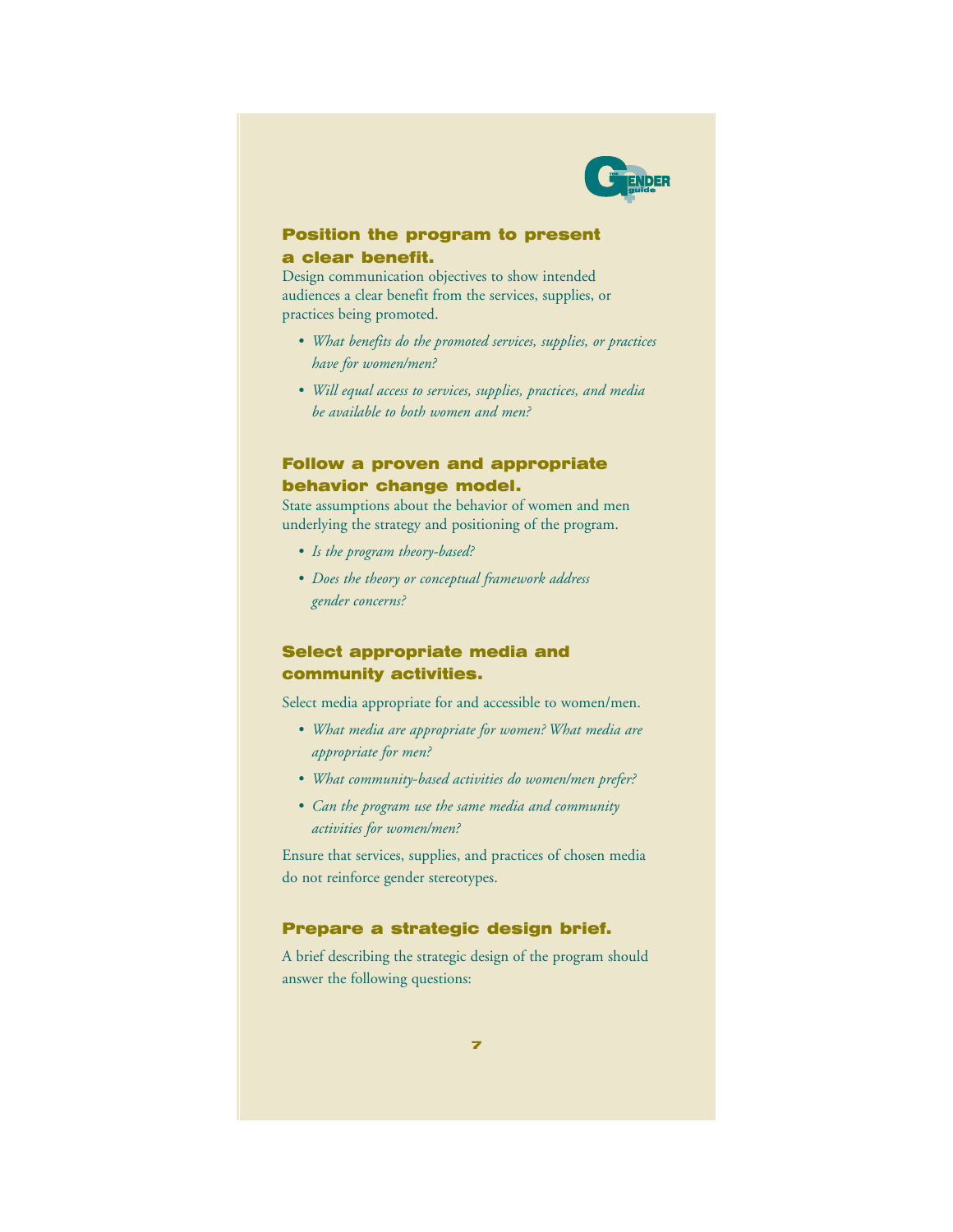- *• What is the communication program trying to accomplish?*
- *• What are the program's health goals and objectives?*
- *Does the program have any specific gender goals or objectives? How do they relate to the program's overall goals/objectives?*
- *• Who is the program's key audience and why?*
- *• What communication channels (radio, TV, print, talks, community meetings) are available for the intervention?*
- *How will women/men access these channels?*
- *How do access and control issues affect women's/men's participation in the program, and how do women/men benefit from the program?*
- *• What are the constraints for women/men to participate in the program?*
- *How does the proposed program affect gender issues identified in the analysis?*
- *How do gender roles (workload, time, mobility) influence the ability of women/men to participate in the proposed program?*
- *How do gender roles affect the likelihood that women/men will internalize the program's health messages?*

#### Plan for evaluation.

Plan to use multiple sources to measure expected changes in the audience(s).

- *• What are the most important program-related results that are expected for women/men?*
- *• What are the best ways to collect information from women/men?*
- *How can the program define management responsibilities and assign one or more staff members to design questions to assess whether or not participation in the program is accompanied by changes in gender roles?*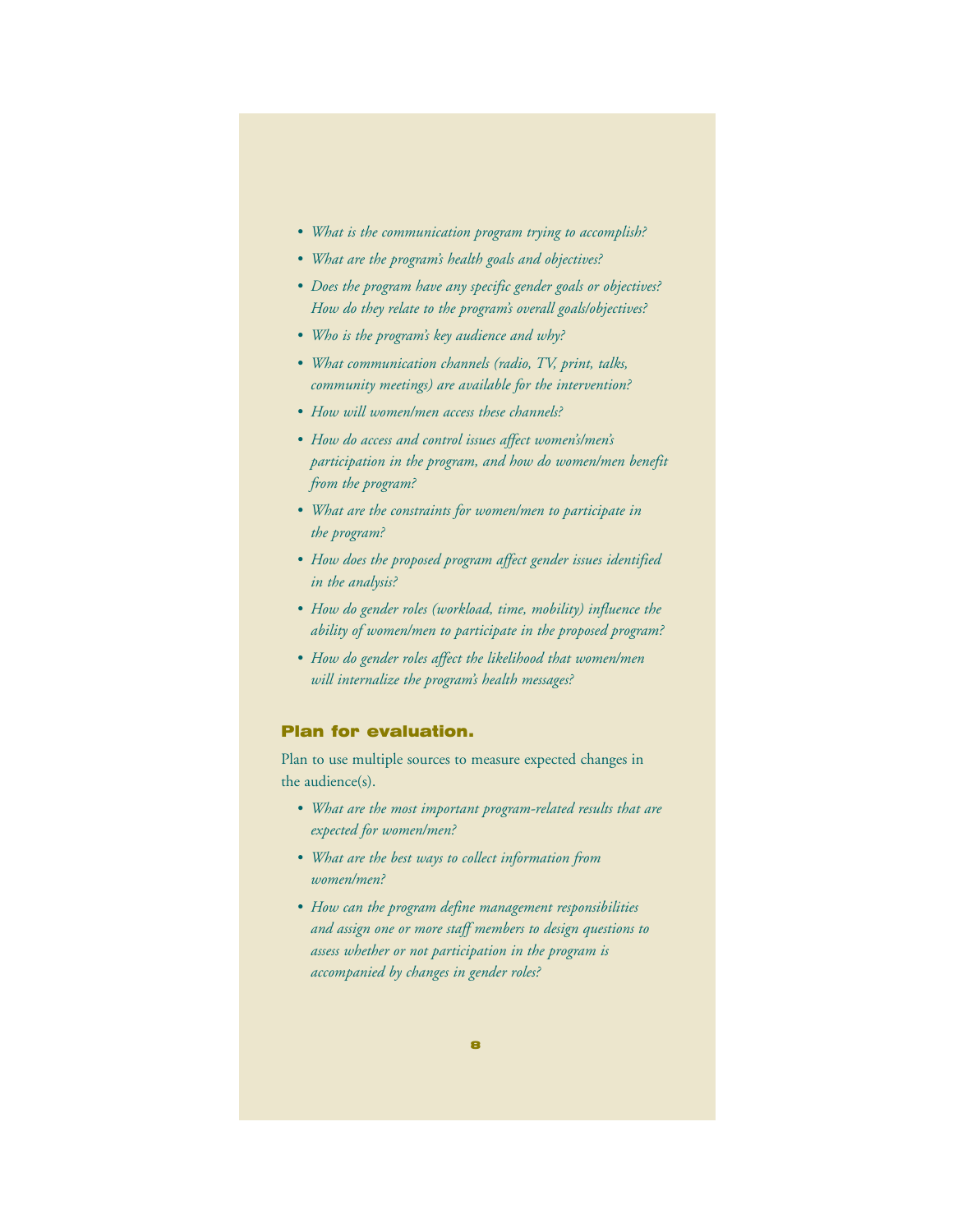

## **Step Three Message/Materials** Development, Pretesting & Production

Develop messages and materials based on information from the analysis step and guided by the strategic design plan.



## **MAIN ACTIVITIES**

of Step Three: Message/Materials Development, Pretesting & Production

- $\mathcal{D}$  Develop message concepts.
- $\boldsymbol{\mathcal{P}}$  Pretest and re-test messages and materials with intended audiences.
- $\mathcal{P}$  Revise to respond to audiences and gatekeepers, and be careful not to reinforce gender stereotypes.

## QUESTIONS FOR MESSAGE/MATERIALS DEVELOPMENT, PRETESTING & PRODUCTION

### Develop message concepts.

Work with health and communication professionals to ensure that messages reflect analysis findings and strategic directions are technically correct. While some messages that highlight gender stereotypes may appeal to certain audiences, such messages must be avoided. Better health is the primary goal of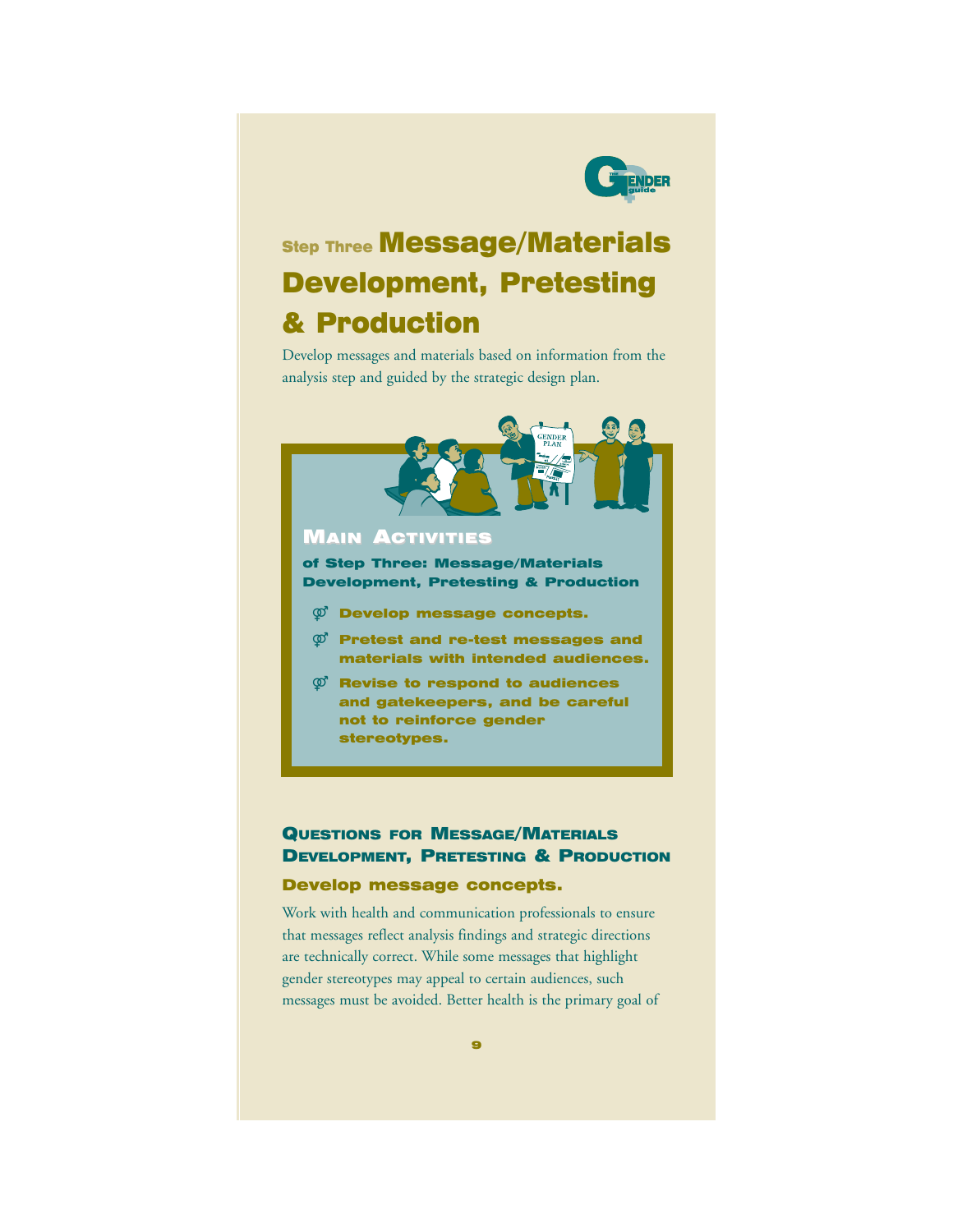health communication programs but should not be sought by exploiting gender inequity.

- *Do messages reinforce inequitable gender roles or stereotypes?*
- *Do messages and materials include positive female role models? Do they include positive male role models?*
- *Are staff members sufficiently aware of gender roles to ensure that gender issues are addressed in messages and materials?*
- *How will women/men perceive messages?*
- *• What gender roles do the messages convey?*

## Pretest and re-test messages and materials with intended audiences.

Pretest and re-test messages, concepts, and intended program formats with women and men separately to determine what works well for women and what works well for men.

- *• What are the constraints for women/men to accessing messages, activities, or products?*
- *Do messages, concepts, activities, and products consider workload, access to information and services, and mobility of women/men?*
- *Are messages appropriate for the needs and circumstances of women/men?*
- *Does the pretest include both female and male community members and healthcare workers?*
- *How do women/men interpret each message and material?*

## Revise to respond to audiences and gatekeepers.

Revise any confusing, irrelevant, or non-gender-sensitive materials for the audience(s).

*• Do messages reflect consideration of different needs, roles, responsibilities, and constraints of women/men?*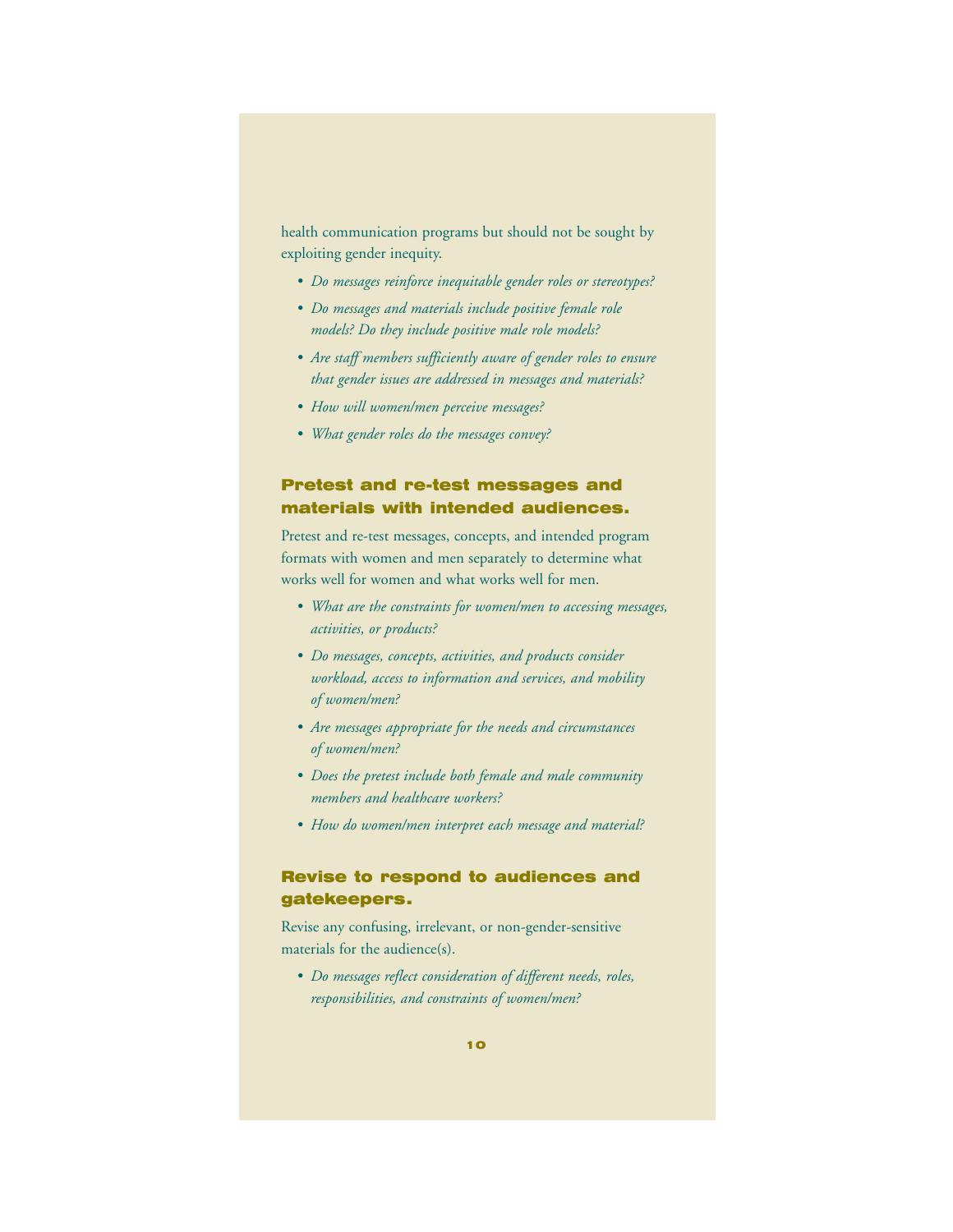

## **Step Four Management,** Implementation & Monitoring

Program managers must adequately address gender issues and recognize that successful program implementation calls for the community's active participation. Some programs will emphasize the participation of men; some will need women's involvement; and others will require the participation of both women and men.



of Step Four: Management, Implementation & Monitoring

- $\boldsymbol{\mathcal{D}}$  Train managers and build institutional capacity.
- $\mathcal{D}$  Monitor outputs and activities.
- $\boldsymbol{\mathcal{D}}$  Respond rapidly to feedback.

## QUESTIONS FOR MANAGEMENT, IMPLEMENTATION & MONITORING

## Train managers and build institutional capacity.

Include gender sensitivity as part of any training and institutional capacity-building efforts.

*• Do program managers provide their staff with genderawareness training to increase understanding of gender issues?*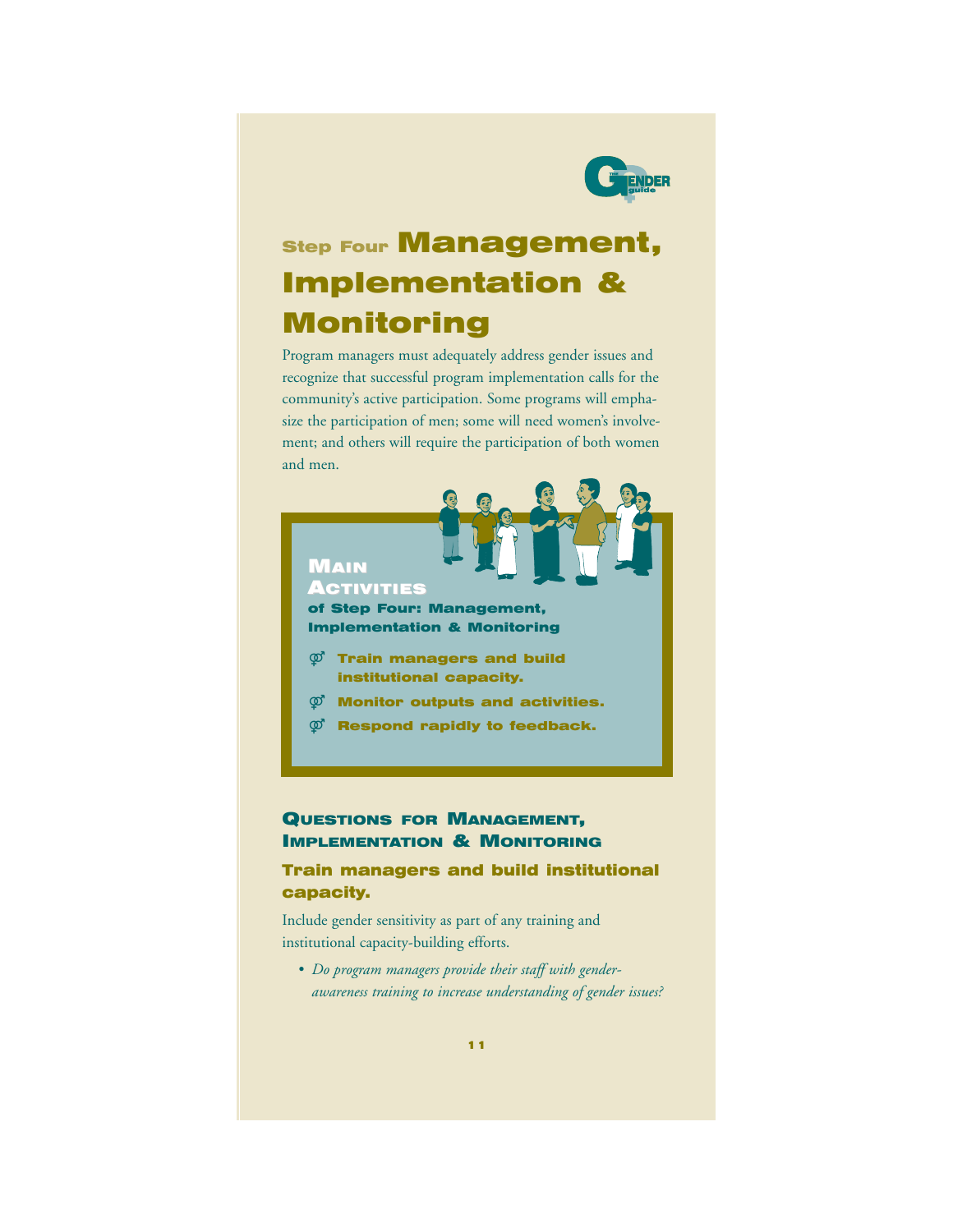- *Do program managers ensure that staff members integrate gender issues in all steps of the projects and programs?*
- *Do the program staff work with community groups to enhance their understanding of the role gender plays in their activities?*

### Monitor outputs and activities.

Monitor outputs and activities separately for women and men. Identify gender-linked assumptions and risks that could affect the program or activity. Keep programs flexible, and adapt to gender-specific obstacles that may arise during implementation.

- *How many women and men does the program reach?*
- *How many women and men does the program encourage to participate in activities?*
- *How many brochures, leaflets, or posters does the program produce and disseminate?*
- *How many activities (e.g., community meetings, workshops, TV or radio programs, TV or radio health promotional spots) take place for women/men?*
- *How many male/female health practitioners are receiving training through the program?*

#### Respond to feedback.

Respond promptly to correct problems.

- *Do women and men continue to be involved in the process?*
- *Does the fine-tuning of operations consider women's and men's needs and interests?*

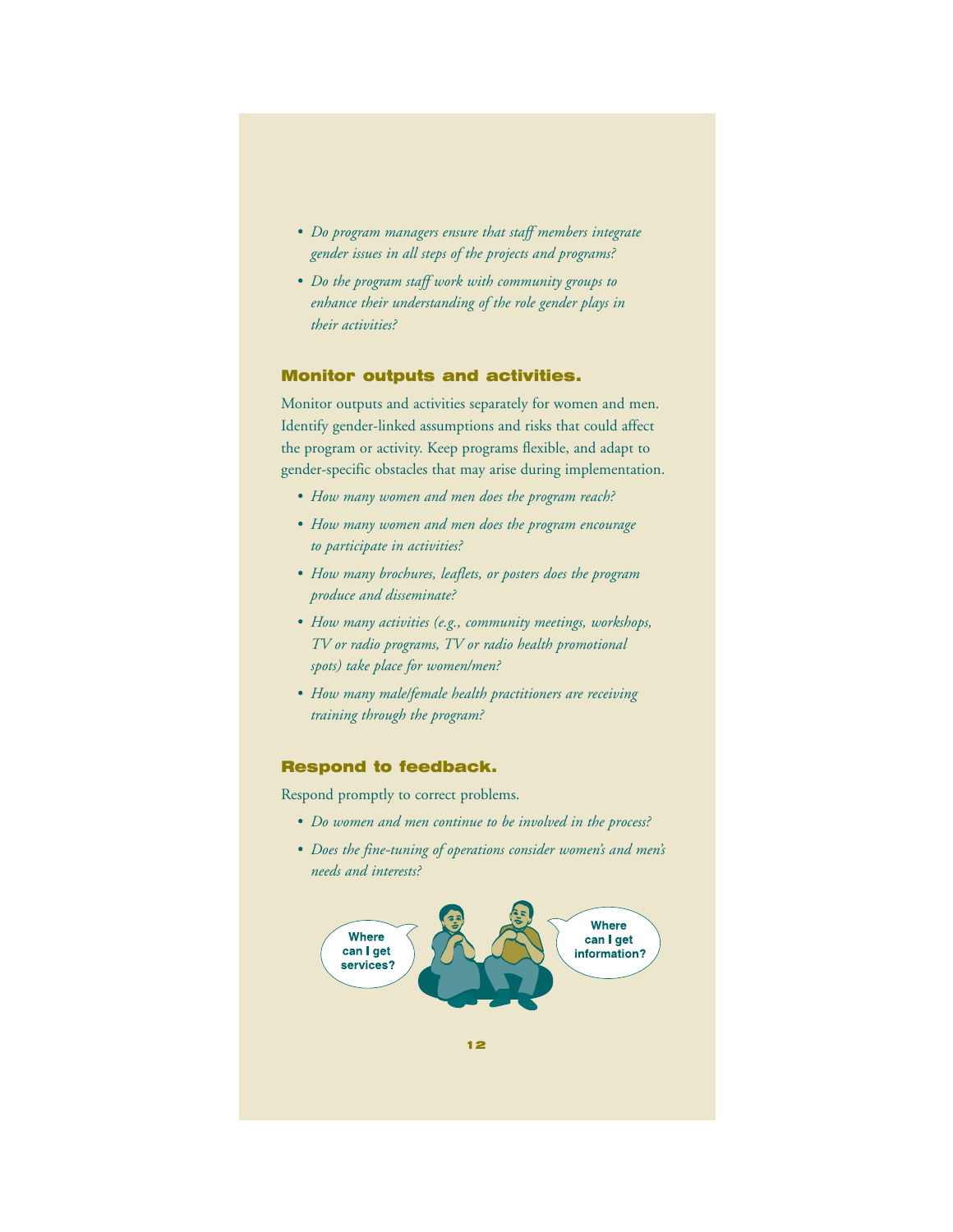

## **Step Five Evaluation**

Evaluation shows whether a program met its objectives by appropriately changing knowledge, attitudes, and/or behavior of the chosen audience(s). In this step, ask community members how the program affected their lives. It is critical to speak to women and men separately to obtain reliable, gender-informed perspectives.



### QUESTIONS FOR EVALUATION

### Design evaluation early.

Include someone on the evaluation team to assess whether or not the evaluation design is gender sensitive. Ask:

- *Were data collected separately from women and from men for each outcome indicator?*
- *Were outcome indicators different for women and men?*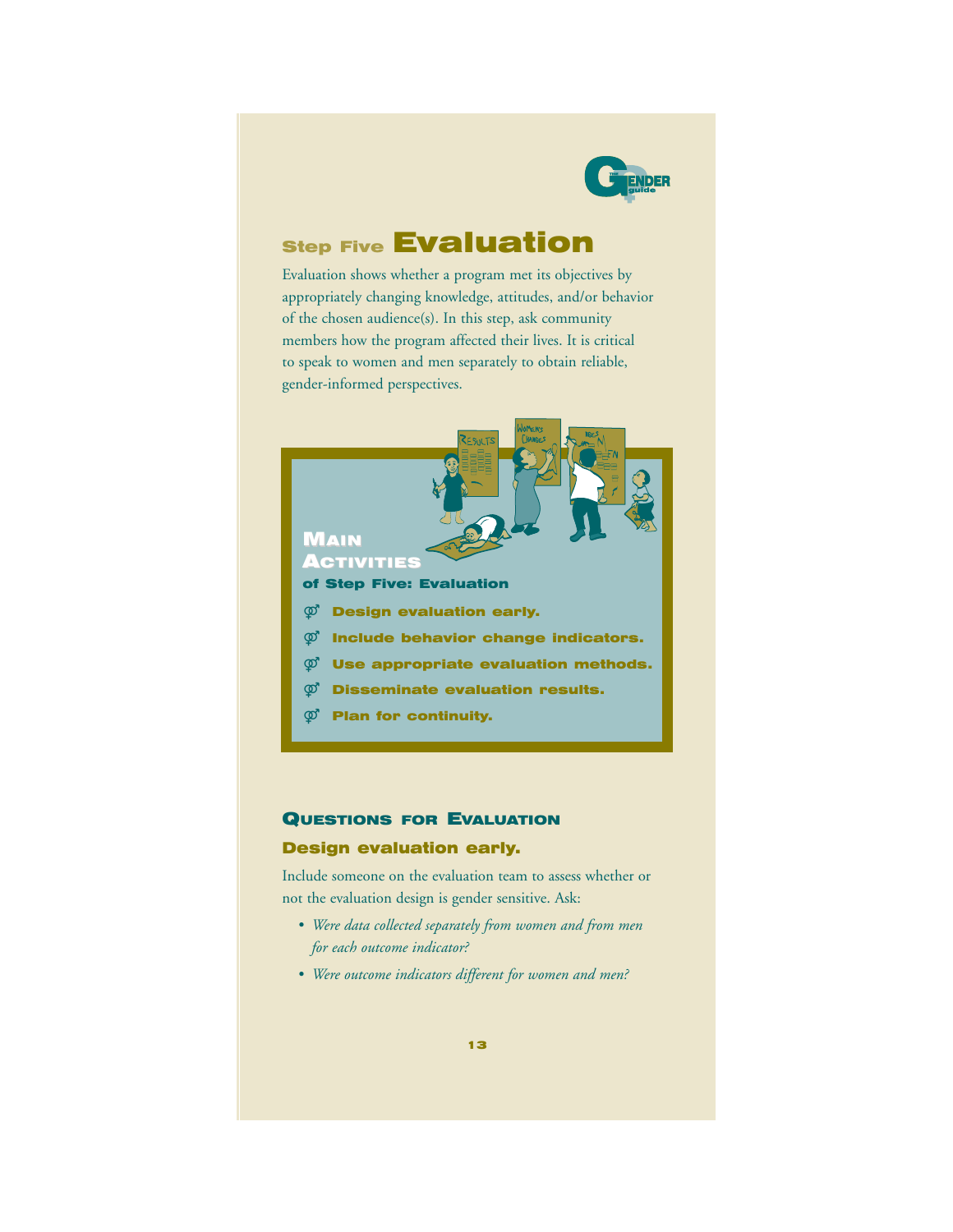- *• What health obstacles was the program trying to overcome? Did any of these obstacles have a gender dimension?*
- *Was the best time of day for reaching women different from the best time for reaching men?*

#### Include behavior change indicators.

Design health communication programs to influence specific behaviors, practices, or actions. Include indicators to assess behavior changes in the evaluation. Because communication programs can affect audiences' knowledge, attitudes, beliefs, perceptions of risk, levels of self-efficacy, and perceptions of social norms, measure these factors to indicate whether, how, and why change occurred.

- *• Did knowledge about the health issue improve among female/male program participants?*
- *Was participation in the program associated with more positive attitudes toward family planning, reproductive health, or preventive health practices among women/men?*
- *• Which, if any, gender norms addressed in the program changed among women/men as a result of the program?*
- *Were changes in levels of self-efficacy noted for women/men?*
- *If there were differences in outcomes for women/men, what might account for those differences?*

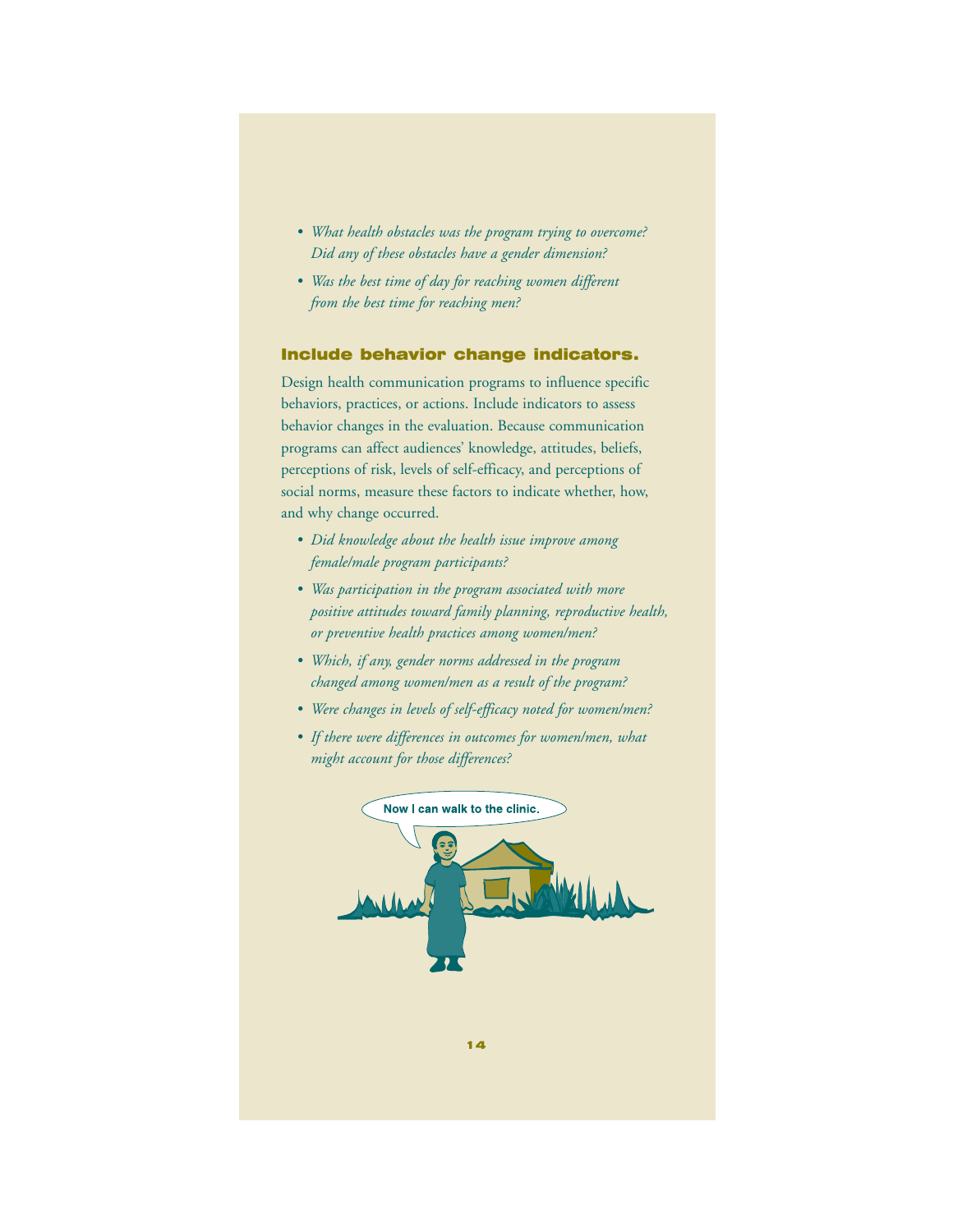

- *• Did women/men benefit from program messages, products, or activities? If so, how?*
- *Has women's access to any health-related resources and services increased? Which resources or services?*
- *If men's access had been limited, has it improved as a result of the program?*
- *If women's mobility had been a concern, do women have more mobility since participating in the program?*
- *Since the program began, which health practices—promoted by the program—have been adopted by significant numbers of women/men?*
- *Are program activities appropriate to the needs and circumstances of women/men?*
- *• Did the program have any unintended consequences for community members? If so, what and for whom?*
- *• What were positive and negative impacts of the program on communities?*
- *How can the program better meet needs and circumstances of female/male beneficiaries?*

#### Use appropriate evaluation methods.

Use both qualitative and quantitative evaluation methods to assess impact of the program. Qualitative research, such as focus group discussions and in-depth interviews, can provide important information about the process that led to behavior change. Community members should be encouraged to participate in the evaluation process, to discuss whether the program has fully reflected their needs and concerns, and to suggest ways to improve future programs. Quantitative data can reveal what proportion of women and men participated in the program and benefited from it.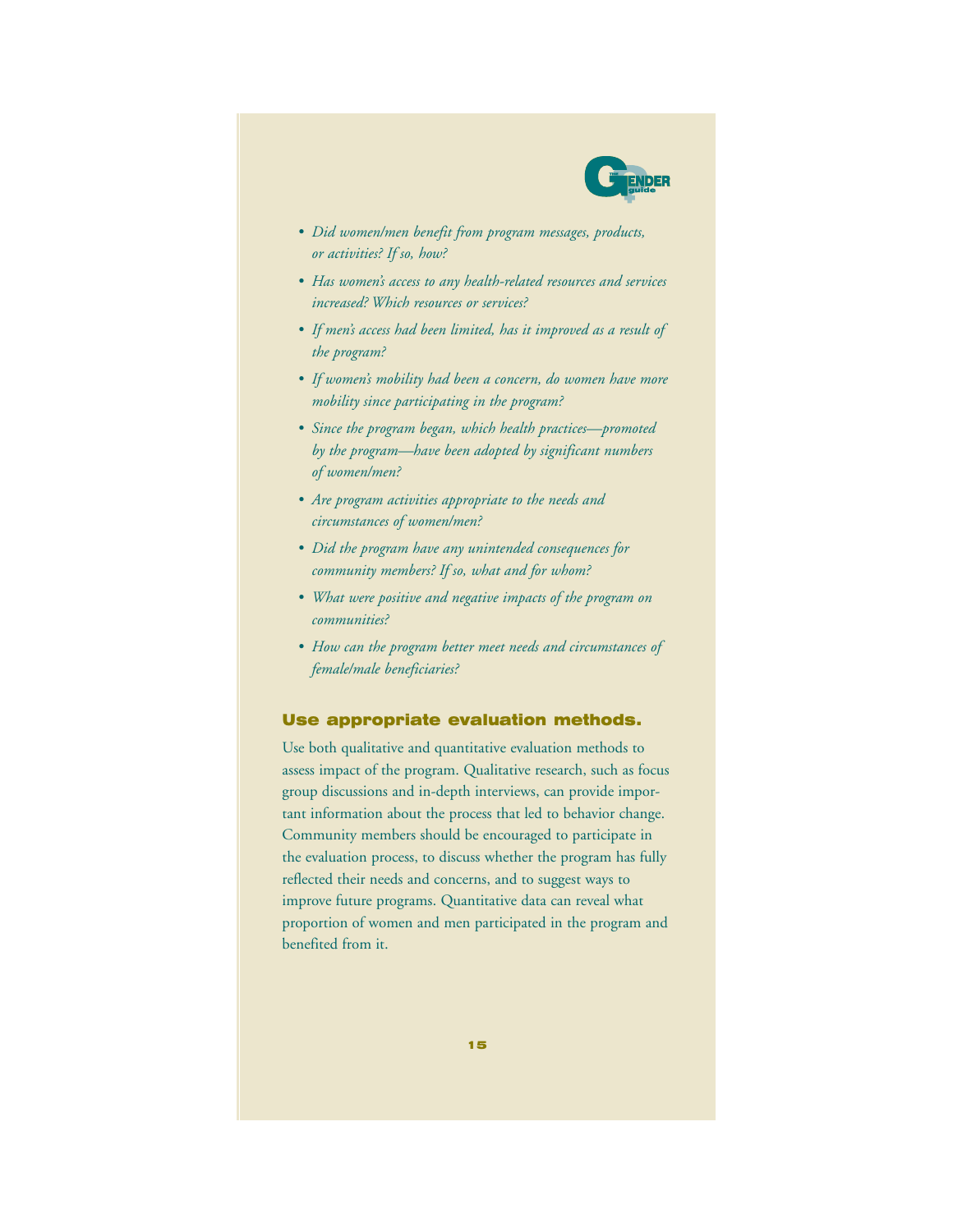- *How involved were women/men in the evaluation process?*
- *To what extent did women/men feel that their needs and concerns were reflected in the program?*
- *How can men's/women's questions and interpretations of the findings be used for future program planning?*
- *• What lessons were learned about how to improve future evaluations so that women and men alike participate freely in the evaluation process?*

#### Disseminate evaluation results.

Share evaluation results with participants and colleagues, officials, donors, and experts. Make results understandable to audiences from diverse backgrounds. Write documents or develop presentations for specific audiences based on their educational levels and their particular concerns. If necessary, arrange to discuss evaluation findings with women separately from men.

- *How can the findings promote dialogue between men and women to address specific needs?*
- *How can the community use the findings to advocate for changes in local health programs so that the needs of both women and men are addressed?*
- *To what extent can men and women in the community use the findings to call for policy changes that will better address the specific needs of women/men?*

#### Plan for continuity.

Continue to involve women and men at the community level in program planning, decision-making, and resource allocation. Use evaluation results to adapt programs to changing gender roles. Plan for long-term sustainability by ensuring that both human and financial resources will be used to develop gendersensitive health communication programs.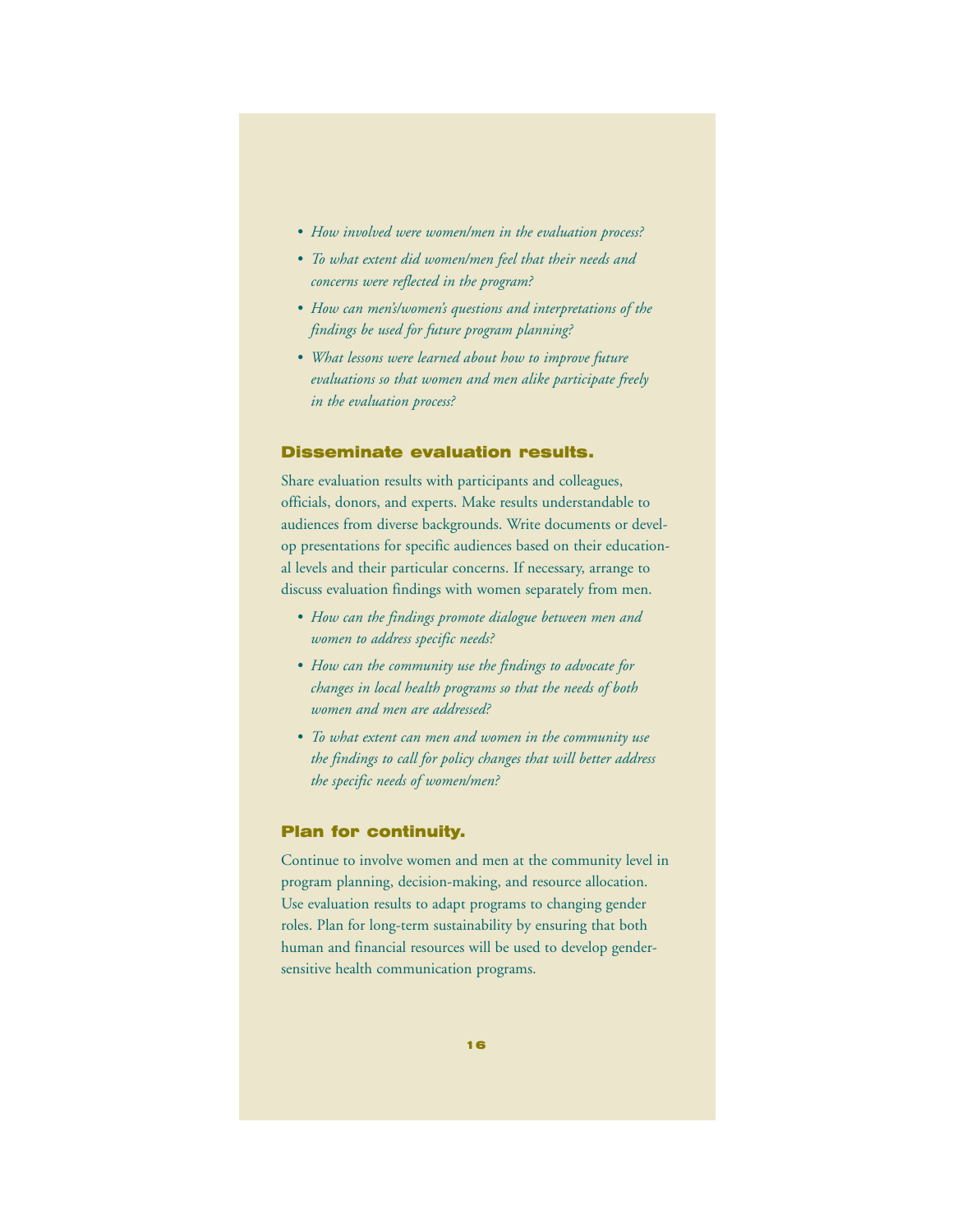

# Gender Concepts & **Terminology**



**Empowerment:** The process of generating and building capacities to exercise control over one's life.

Gender: The socially constructed roles and responsibilities assigned to women and men in a given culture.

Gender Bias: The tendency to make decisions or take actions based on preconceived notions of capability according to gender.

**Gender Discrimination: Prejudicial treatment** of an individual based on a gender stereotype.

Gender Division of Labor: The work roles, responsibilities, and activities assigned to women and men as determined by a given culture.

Gender Equality: The same status, rights, and responsibilities accorded to women and men.

Gender Equity: The quality of being fair to both women and men. A gender equity approach considers different needs, responsibilities, and social expectations of men and women in designing health systems and allocating resources for health.

17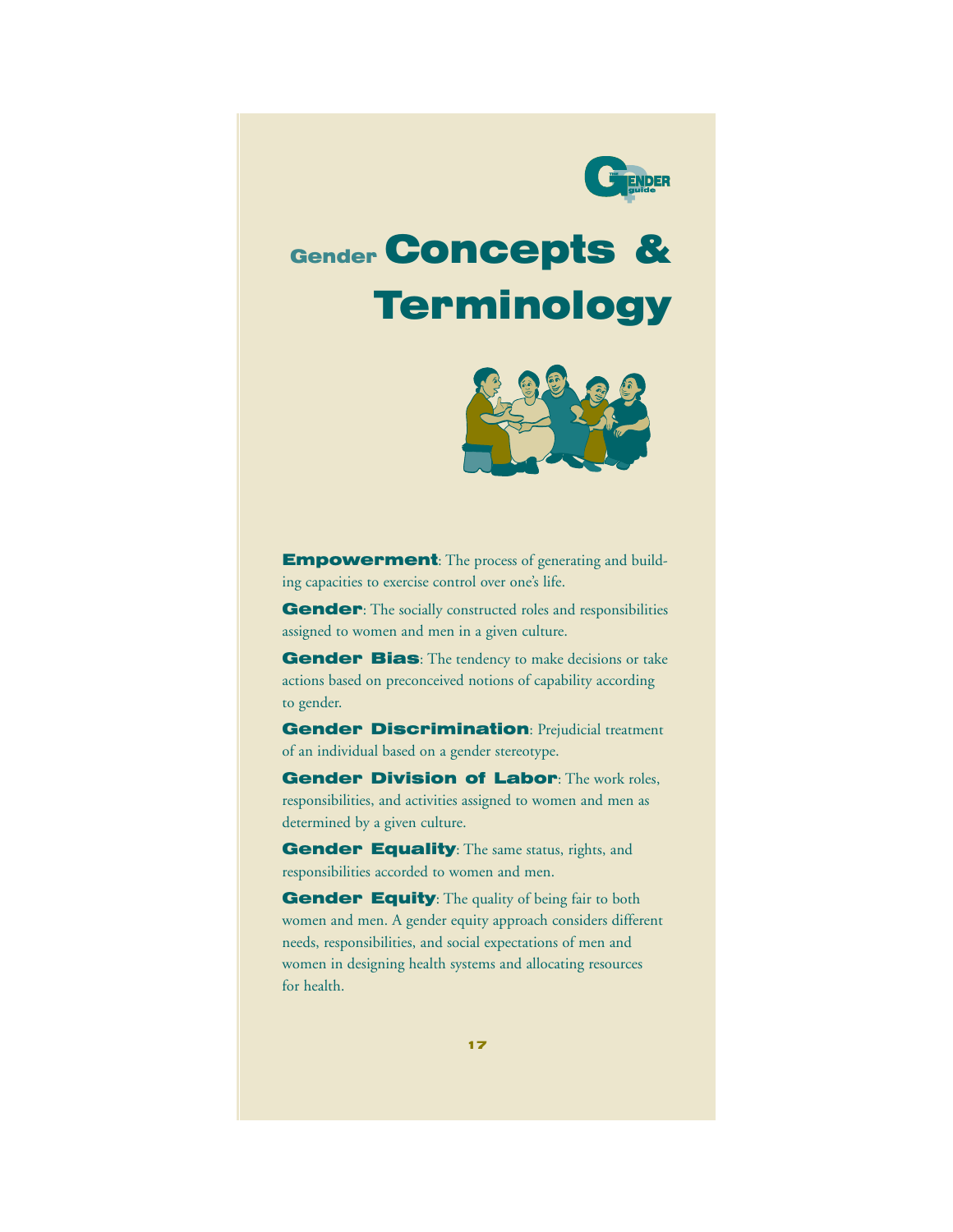**Gender Relations:** Ways in which a culture or society defines rights, responsibilities, and identities of women and men in relation to one another.

Gender Roles: Socially determined roles assigned to individuals on the basis of their biological sex that often reflect local stereotypes, ideologies, values, attitudes, beliefs, and practices. Gender roles become established through the influence of families, communities, schools, religious institutions, culture, tradition, history, media, policies, and peer groups.

Gender Sensitivity: The recognition that socially determined differences between women and men often lead to inequities in their respective access to and control of resources. Gender sensitivity includes willingness to address these inequities through strategies and actions for social change and economic development. It also includes awareness of differences between women's and men's needs, roles, responsibilities, and constraints.

**Practical Gender Needs: Needs that are** immediate and material and can be met in the short-term through practical solutions. Responding to practical gender needs can improve quality of life without challenging gender divisions of labor or the position of men and women in society. Practical needs generally involve issues of access or condition. Condition refers to the material circumstances in which men and women live.

Sex: The biological differences between women and men that are universal, generally obvious, and permanent.

**Strategic Gender Interests: The interests** concerning the positions of women and men in relation to each other in a given society. Strategic gender interests generally involve decision-making power, control over resources, position, and status. Addressing strategic gender interests helps women and men change existing gender roles and stereotypes to achieve greater equality.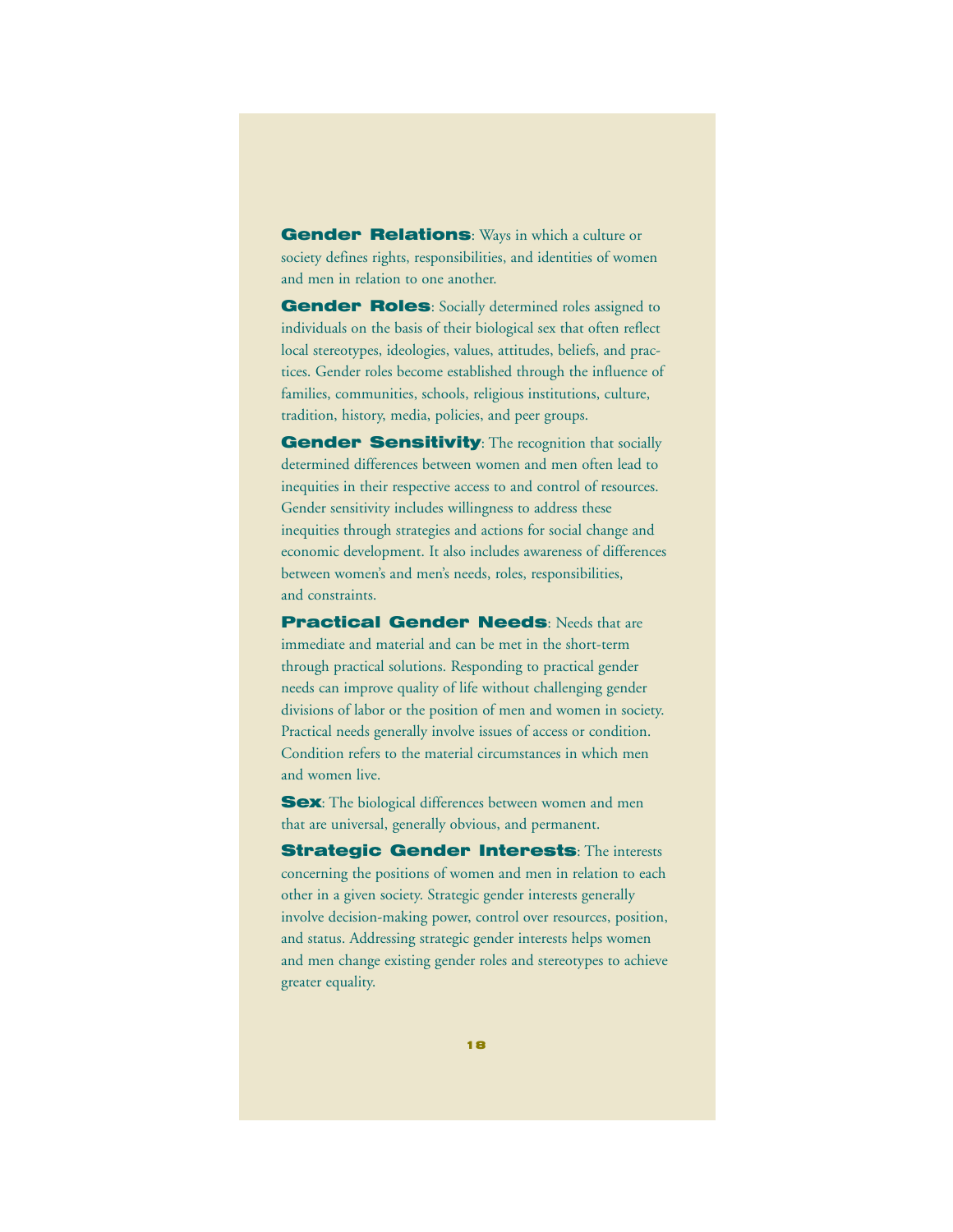

## Examples of Good Gender Practices

in health communication programs



Arab Women Speak Out (Near East) The stark contrast between media images of Arab women and the everyday experiences of actual Arab women prompted the development of the Arab Women Speak Out (AWSO) project. It is an advocacy and training program that features ten video profiles of women relating their life histories in their own words. Realistic role models can contribute to higher levels of self-efficacy and, by extension, can enhance the likelihood that individuals or communities will take goal-oriented action. By featuring women who have been change agents in their own communities, the program encourages women throughout the Arab region to explore ways to overcome gender-related constraints so that they too can participate actively to change or improve the health, economic, political or social conditions in which they live. Since its launch in 1999, nearly100,000 women from six Arab countries—Egypt, Jordan, Lebanon,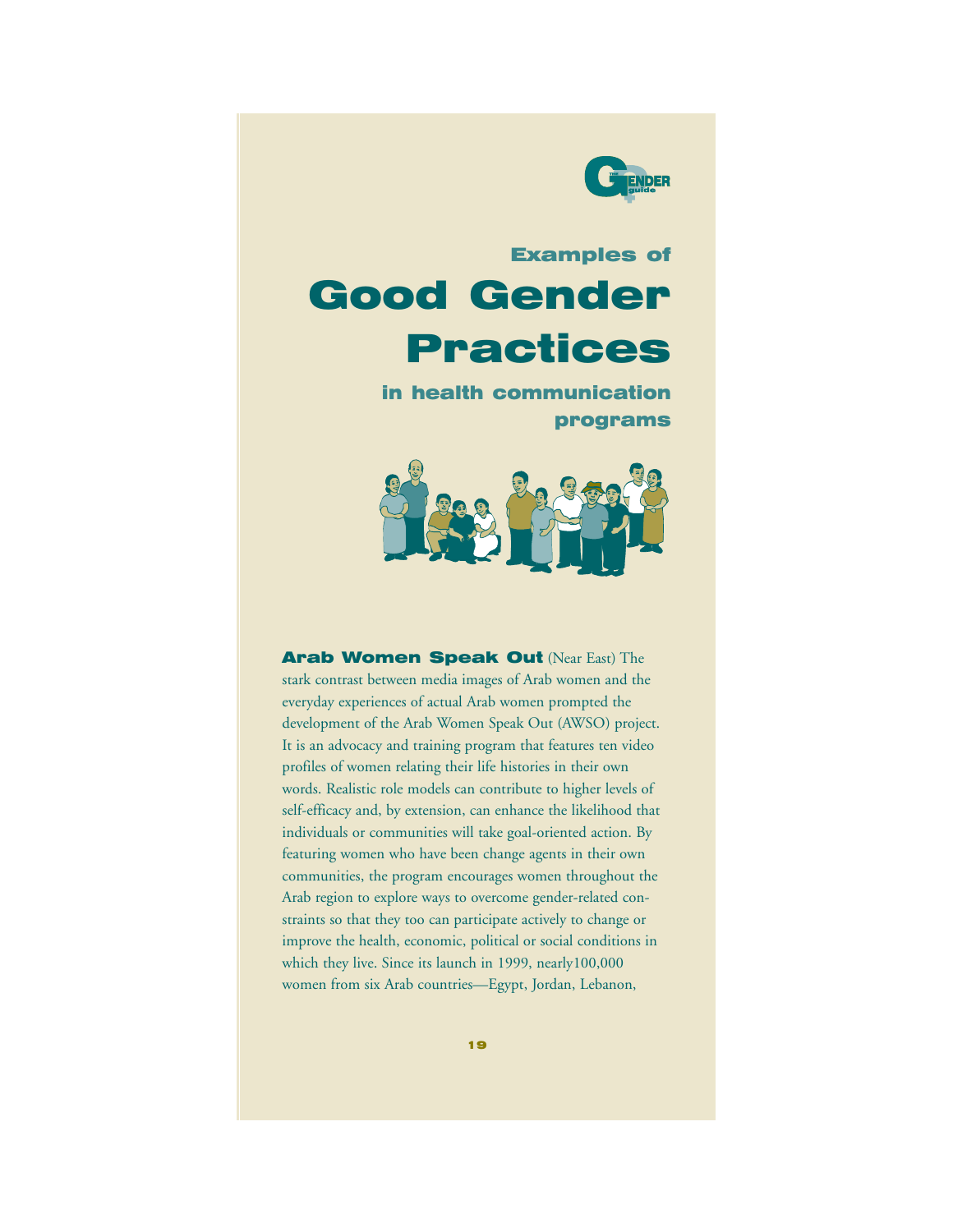Algeria, Tunisia, and Yemen as well as Palestine—have participated in the program. During training workshops, facilitators convey critical thinking skills and encourage women to analyze and openly discuss changing social roles and gender issues, develop and use negotiating skills, strengthen social networks, participate in public life, and safeguard their reproductive health. A 2001 evaluation found AWSO participation broadens a woman's understanding of gender roles and improves her self-image. Participants were more than twice as likely as nonparticipants to engage in health-related community activities and 2.5 times more likely to have started their own business when compared with women who had not yet participated in the program. AWSO empowers women by providing an environment in which they critically examine media stereotypes of women, discuss obstacles, explore opportunities, and plan for action.

### Door-to-Door Behavior Change **Communication Package (Nepal) The**

Door-to-Door Behavior Change Communication (BCC) Package (Ghar Dailo Sanchar in Nepali) is a gender-sensitive health communication package. It is designed for communitybased health workers to help extend the reach of a radio serial, which highlights reproductive health and family planning messages. Program staff analyzed the roles, needs, and responsibilities of women and of men as they prepared the materials and messages. The purpose of the package is to improve the skills of community-based health workers and expand demand for reproductive health services, particularly in rural areas, by creating awareness among communities and maximizing access to information, health promotion, and advocacy. The package reinforces radio-based reproductive health and family planning messages through group meetings, which organize listening times, literacy classes, dramas, discussions, and homework exercises. The package consists of a workbook, designed for newly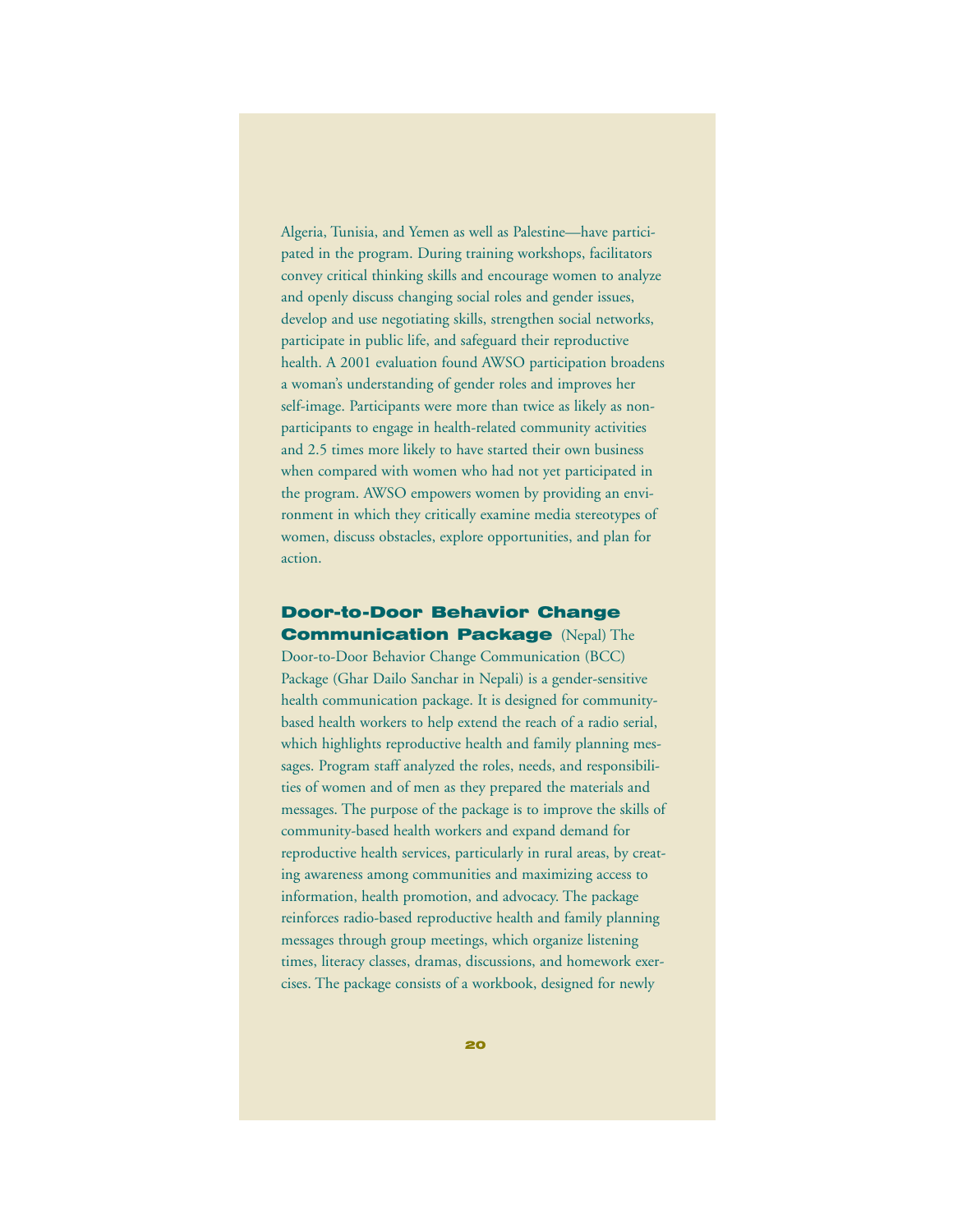

literate adults as well as for adolescent male and female group members; aprons printed with male and female reproductive organs, which can be worn by facilitators to review the male and female organs and to help facilitate group discussions; facilitator guidelines, used to guide the facilitator in conducting group sessions; radio drama serial cassette tapes; a cassette player; and a bag to carry all of the materials.

**HEART** (Zambia) A multifaceted program, the HEART (Helping Each other Act Responsibly Together) campaign encourages youth to protect themselves from HIV transmission by adopting risk-reduction practices. Specifically, it portrays abstinence as a viable option and encourages consistent condom use for sexually active youth. The Zambian youth advisory group guides the HEART campaign and designs different messages for young women and men. The designers recognize that gender norms and power dynamics differentially influence needs and concerns of men and women. The campaign: 1) encourages young women to recognize and act upon their right to refuse unwanted sexual advances; 2) gives young men and women positive reasons for choosing abstinence; 3) conveys the message that you cannot tell who is HIV+ by looking at them; 4) positions condom use as "cool"; and 5) promotes consistent condom use with regular and casual partners. Research found campaign viewers were more likely than non-viewers to use condoms, report they were abstinent, and, among young women, understand they have a right to refuse sex.

**Jiggasha** (Bangladesh) Jiggasha is a social network approach to community mobilization and sustainability. The Jiggasha approach extends field workers' reach by improving their ability to provide family planning (FP) and maternal and child health (MCH) communication programs and support through existing social networks and group meetings. The approach supports women's empowerment by providing a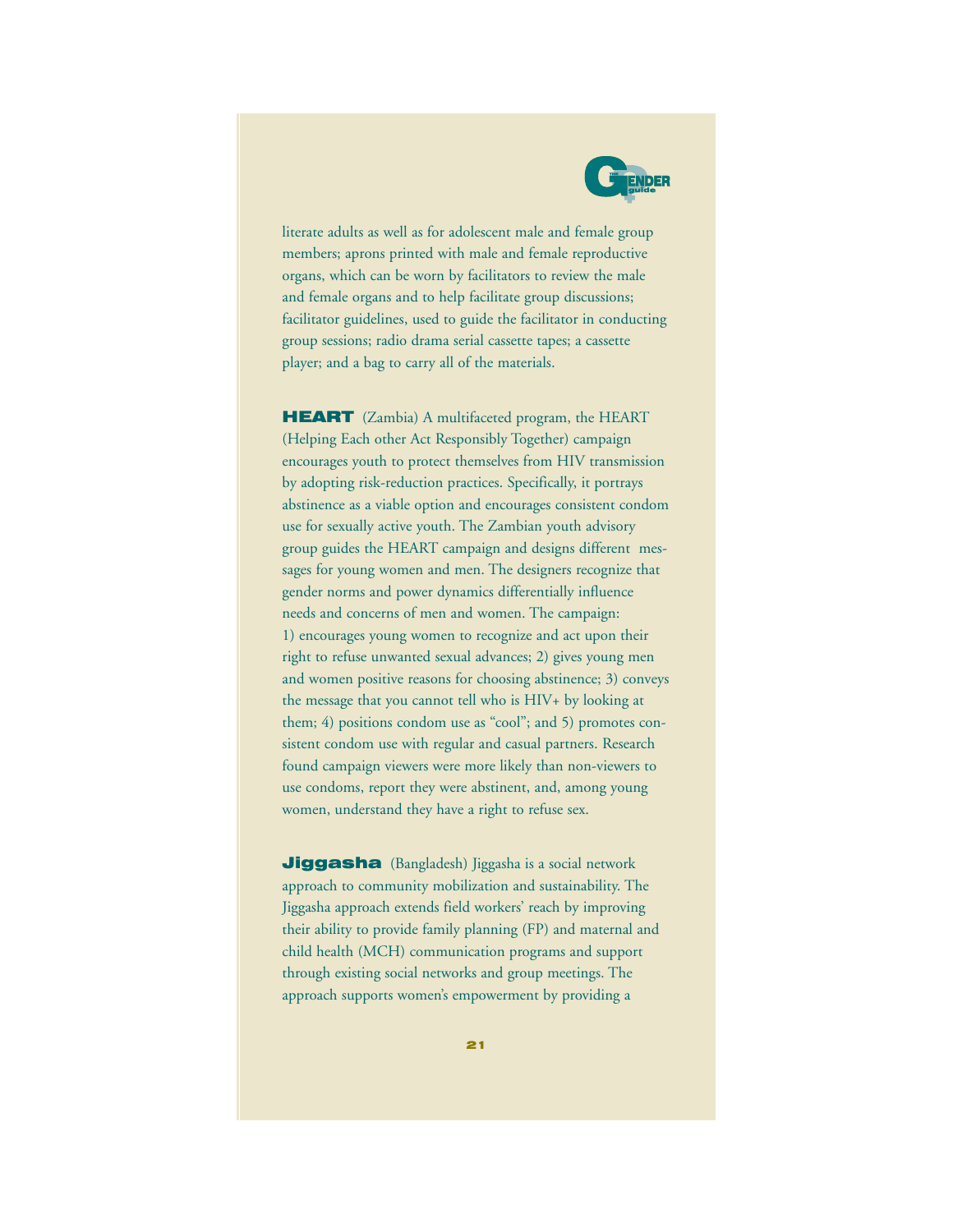comfortable forum for open discussion of FP and MCH issues. The use of existing rural communication networks makes sensitive discussions more culturally acceptable. To maintain comfort levels, women's and men's Jiggashas take place separately. Jiggasha is the Bangla word for "inquire." In Jiggasha meetings participants feel free to ask questions about family planning, contraceptive methods, and reproductive health. Specially trained field workers collaborate with male and female opinion leaders in the village to teach about contraception, answer questions, distribute contraceptives, and make referrals. Field workers also encourage both men and women to talk with their spouses about family planning. Men's participation in the jiggashas helps create an environment of approval for family planning.

Andrea: Time for Love (Peru) *Time for Love*, a TV mini-series, follows two young couples as they deal with their turbulent adolescence, including romantic relationships and parental-teen strife. The series: 1) offers positive modeling behavior for girls who encounter sexual pressure from their partners; 2) reinforces the practice of safer sex as the smart thing to do; 3) positions delayed sexual intercourse as a legitimate alternative for girls; 4) shows that safer sex and the consequences of unprotected sex are both men's and women's responsibilities; and 5) promotes parent/teen dialogue on sexrelated topics. The mini-series addresses some of the ways in which gender norms and power imbalances may motivate women to make different choices from those men make.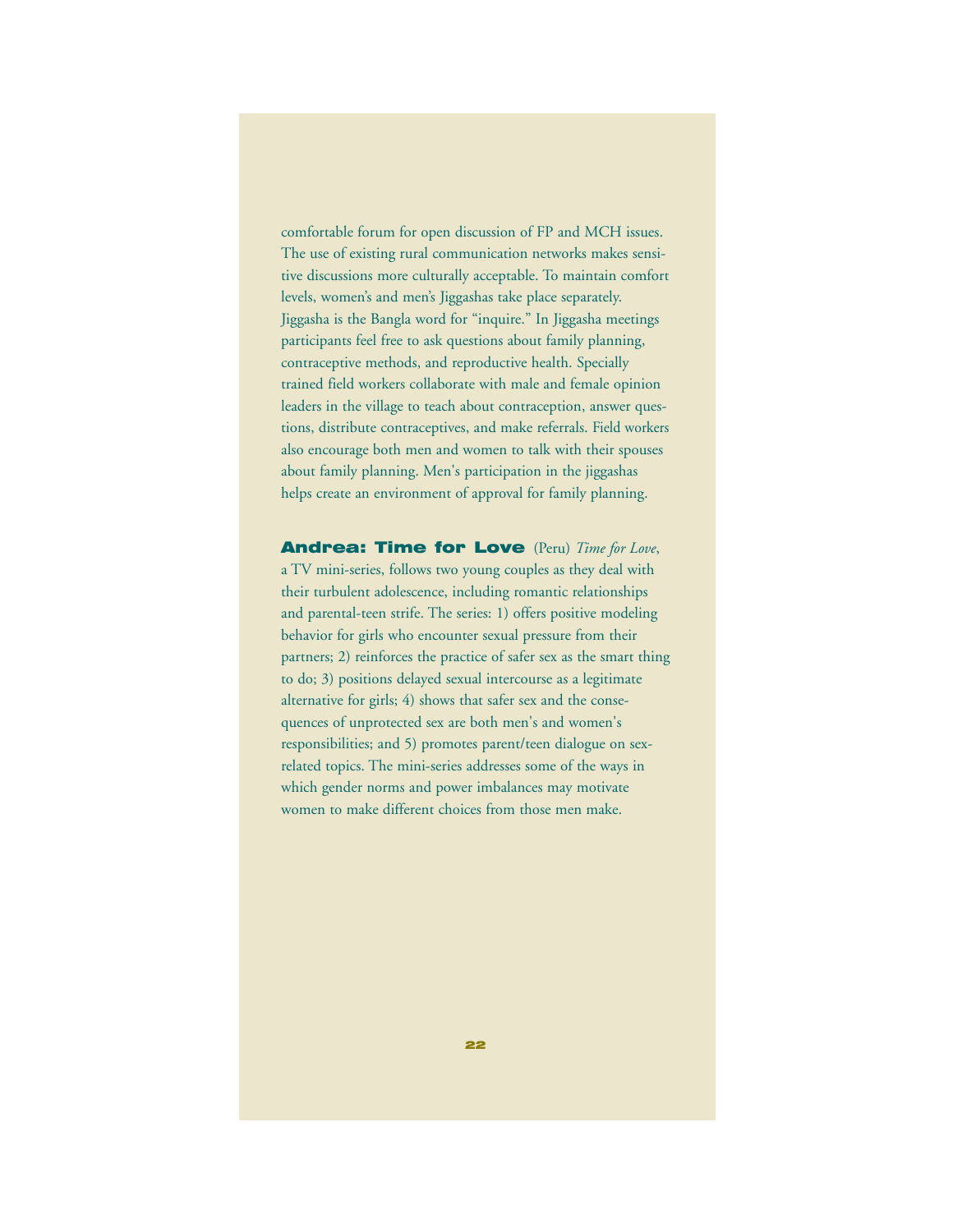#### Suggested Citation:

gender guide for health communication programs.

### Design and Illustration:

Rita C. Meyer, CCP Materials Development Manager